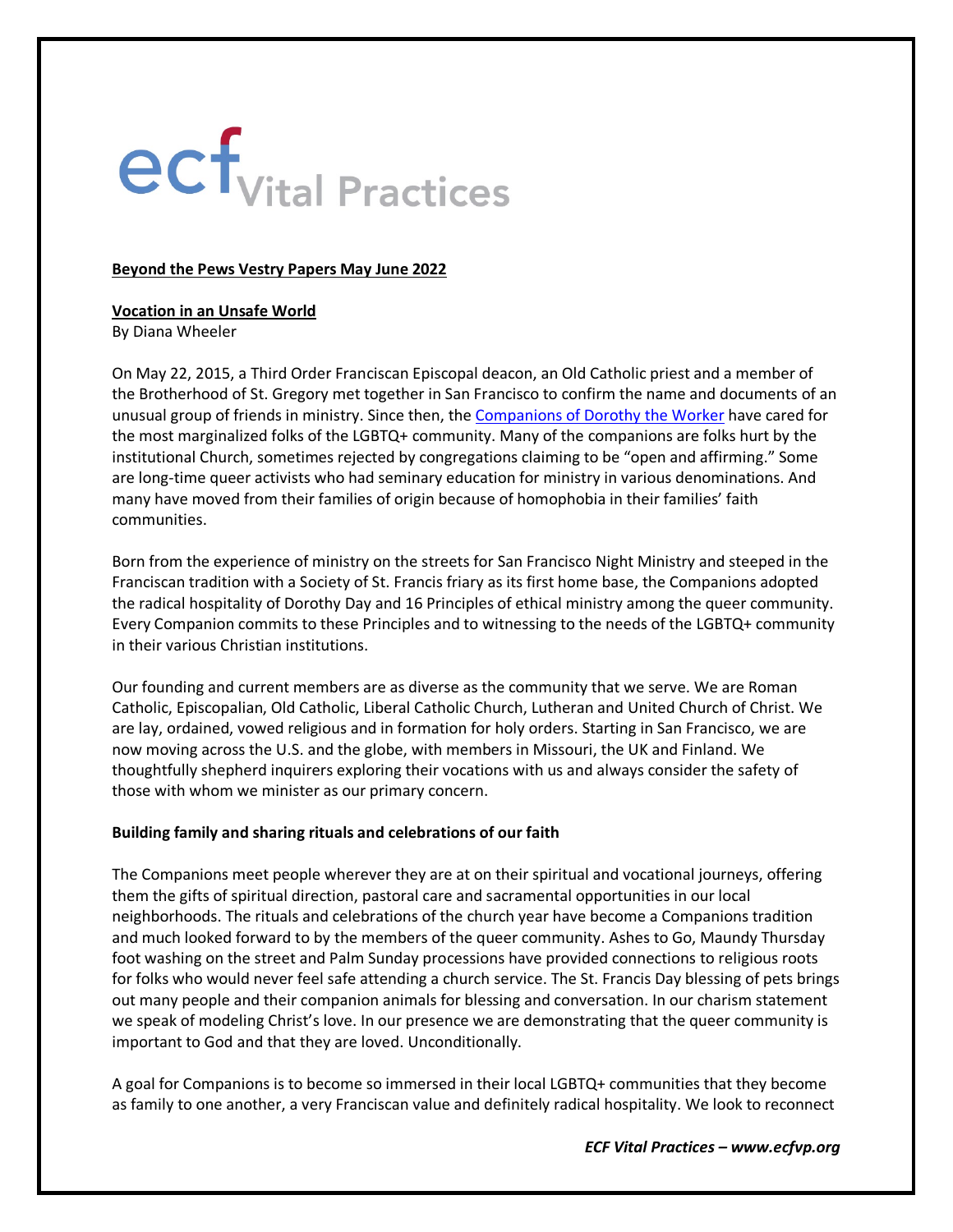folks who have been marginalized by the Church with their love for their faith – and to do that with no agenda. We are a support along the way for former seminarians, current clergy, drag queens, queer activists, the trans community and queer youth and their families.

## **Sharing the struggles of the LGBTQ+ community with the Church and the world**

And we are always witnessing to the larger Church the realities of the struggles of the LGBTQ+ community in the Church and the world. Given the progression of homophobic political activity everywhere, this work has become more vital. The progress we thought we had made is at risk, and we need to be prepared. Companions are envisioning our future and working on getting information out on ways to support the queer community and all marginalized persons during these difficult times.

We look forward to making connections with like-minded persons of faith. The Companions of Dorothy the Worker have been observer members of the National Association of Episcopal Christian Communities (NAECC) and have connected with other dispersed communities, as well as members of conventual orders, through our conferences with the member orders of the Conference of Anglican Religious Orders of the Americas (CAROA). These experiences have provided invaluable opportunities to learn and share our witness.

This year we welcomed our first Bishop Visitor, the Rt. Reverend Deon Johnson of the Episcopal Diocese of Missouri, and our third Religious Protector, the Reverend Rick Lopez of Texas. We treasure these relationships which give us the support, advice and accountability that are vital to the safety of those we serve.

## **Charism Statement of the Companions**

*The Companions of Dorothy the Worker is an ecumenical Christian community, dispersed or under one roof; encouraging each other and supporting each other in ministry; living by the work of our own hands; depending on God as we strive to make God's love felt in the queer community, which has been marginalized by the Church and the World. We accomplish this ministry by being active companions, living and participating with the people we serve; modeling Christ's love.*

*We own as our patron the Blessed Dorothy Day. We dedicate our formation to the Venerable Anthony Turney, who was our supporter and protector*. We are guided by Franciscan ideals and the spirituality of our beguine foremothers.

Learn more about the Companions of Dorothy the Worker by visiting our website [www.companionsofdorothy.org.](http://www.companionsofdorothy.org/) And please be sure to join us on social media!

*The Rev. Diana Wheeler, TSSF/cdw, has been a vocational deacon in the Diocese of California since 2003 and has served several parishes and nonprofits, including the San Francisco Night Ministry and Oasis California. She is a vowed member of the Third Order of the Society of St. Francis and volunteers with several community nonprofits that serve the LGBTQ+ community. In her day job she is an early childhood program specialist.*

#### **Resources:**

• [I Want to be Like Bean Blossom](https://www.ecfvp.org/blogs/3429/i-want-to-be-like-bean-blossom) by Anna Olson, an ECF Vital Practices blog, November 16, 2016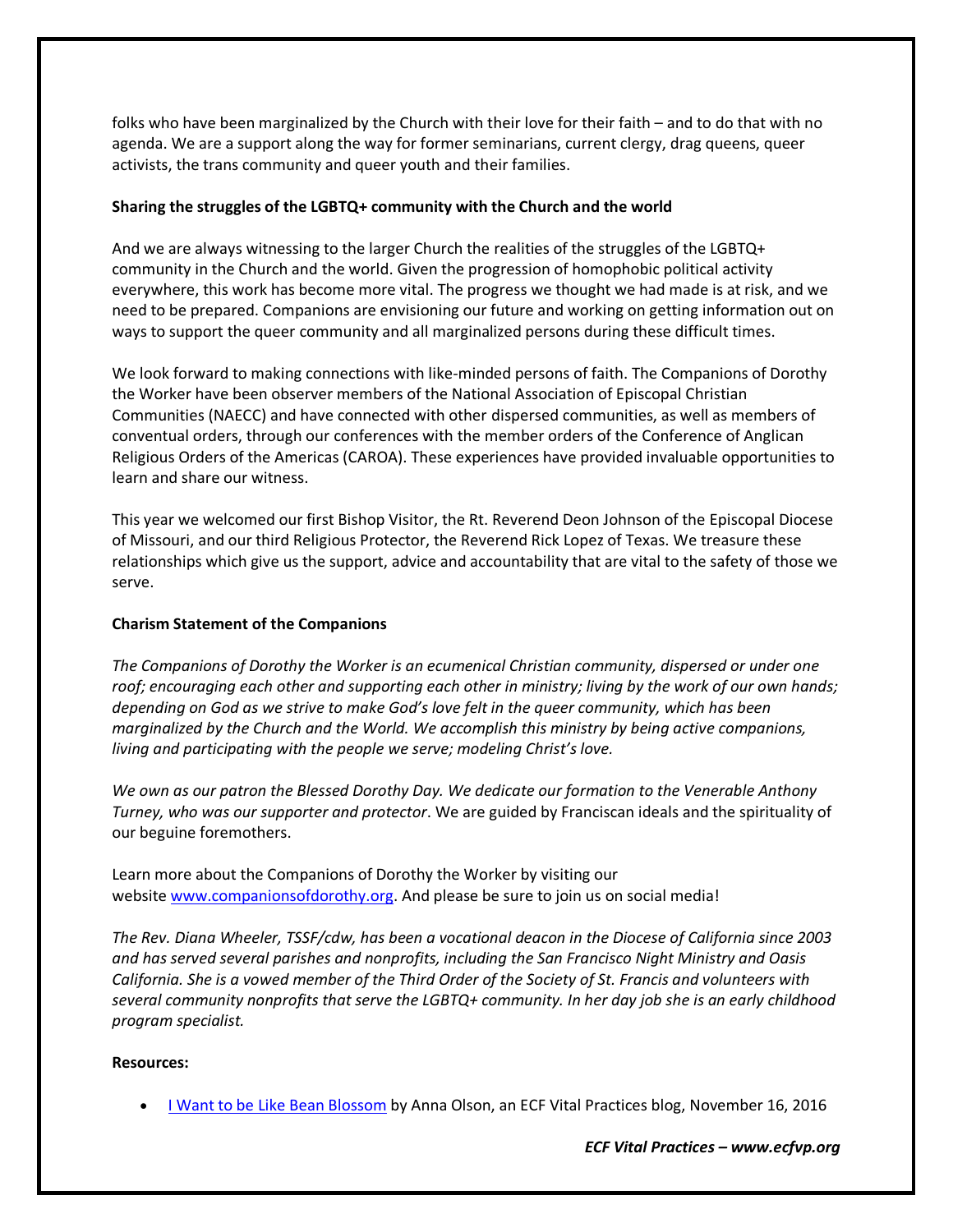- [Discipleship from the Margins,](https://www.ecfvp.org/webinars/239/discipleship-from-the-margins) an ECF Vital practices webinar by David Patiño and Atticus Zavaletta, June 12, 2019
- [Multilingual Leadership and Multicultural Churches](https://www.ecfvp.org/vestry-papers/article/513/multilingual-leadership-and-multicultural-churches) by Dr. Sandra Montes, Vestry Papers, July 2015
- [Pronoun Buttons: A Sign of Welcome](https://www.ecfvp.org/blogs/3677/pronoun-buttons-a-sign-of-welcome) by Lisa G. Fischbeck, an ECF Vital Practices blog, April 5, 2019

## **The Third Place**

By Jon Davis

Many of the assumptions we are currently making about the church, its mission, growth and vitality are outdated, if not all together wrong. The world has changed dramatically in the last few decades and even more so since March of 2020, when pandemic realities began to take hold in our culture and society. Our piety and practice shifted to an unknown, unfamiliar landscape of lock-downs, social distancing, quarantining and wearing of masks. With these changes, we can no longer assume that what worked in the church we grew up in will work in the Post-Christendom, western world of the 21st century.

In 2017, while considering a change in my calling and cure, I looked at more than 75 church profiles. All of them, in one way or another, said they wanted a priest who could bring in young families, children and adolescents and grow the church. The descriptions hearkened back to the 1960s church. They were looking for a great preacher, great music, great programs, all wanting to make the church great again.

The world has changed and so should our assumptions. Episcopalian, Methodist, Presbyterian, Lutheran are foreign words to 40 percent of the culture, even more so for those 30 and under. Mainline denominational churches are a product of a former generation, a relic from the past that most millennials don't understand.

## **Remember the ancient paths**

In Jeremiah 6:16 we are encouraged to:

*Stand at the crossroads and look; ask for the ancient paths, ask where the good way is, and walk in it, and you will find rest for your souls.*

When we read the scriptures and hear the words of Jesus concerning the Kingdom of God, he paints a different picture of church, one that we need to recapture, an ancient path to walk. *Ecclesia*, the Greek word for church, means a gathering or assembly, and in this context it describes a community of people anchored in a common faith. As Bonhoeffer would say, they were doing life together. It was a connected and shared experience of coming to know the Lord by faith and repentance and growing in the knowledge and love of the Lord day by day.

If Peter or Paul walked into a modern day, western church, regardless of denomination, I wonder if they would recognize it as church. The church for them was a vibrant community, relational and able to adapt quickly to change. It was innovative in developing the needed structures to sustain the mission to proclaim the Gospel in a variety of situations. It practiced a contextual intelligence, capable of interpreting the culture – like the sons of Issachar, who had the understanding of the times to know what Israel ought to do. (1 Chronicles 12:32) The early church was founded in relational/incarnational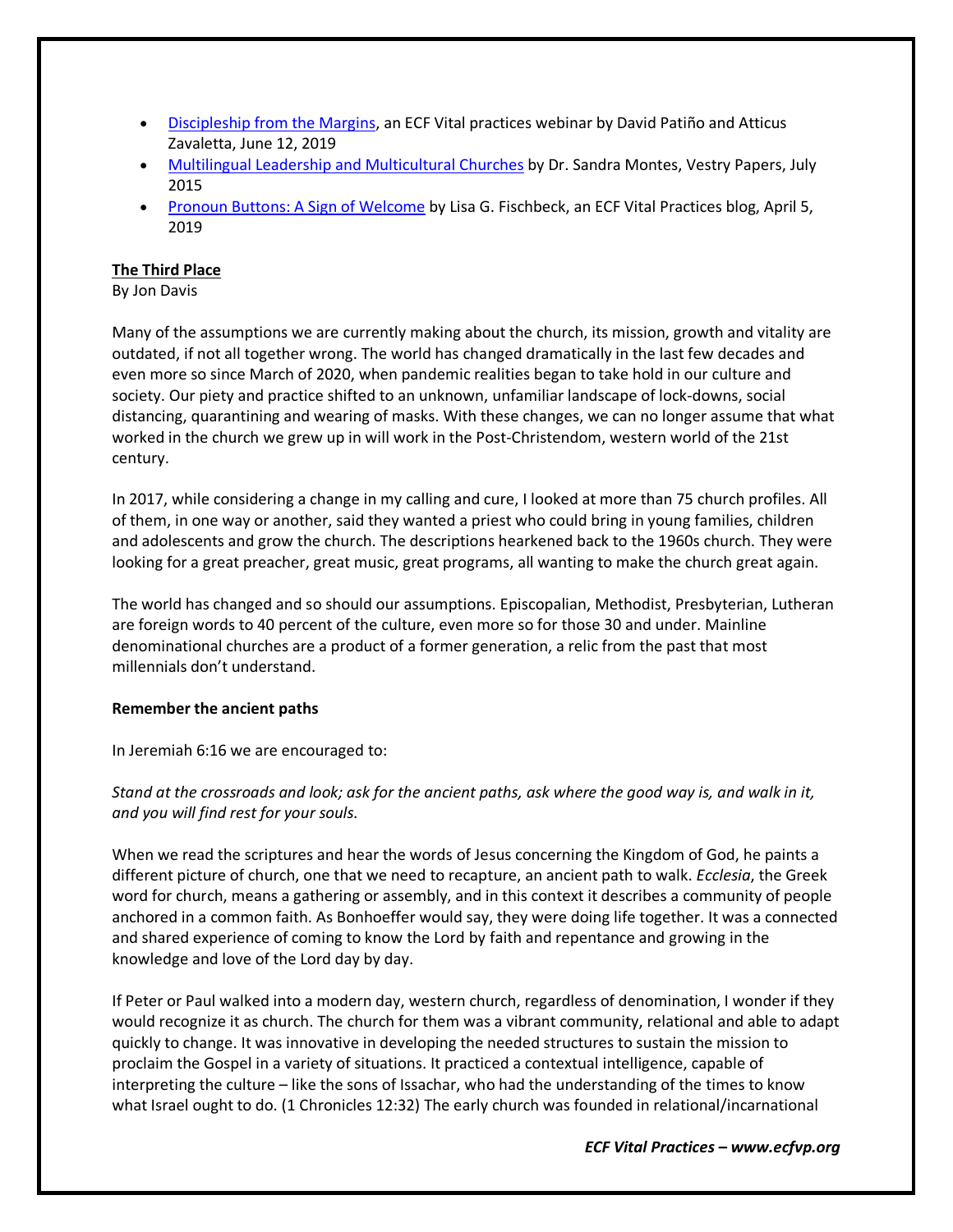ministry following Jesus' practice of *withness –* of being with people, entering their context with understanding and divine empathy. This was the Pre-Christendom model of church and we need a Pre-Christendom model for a Post-Christendom world.

## **A surprising Fresh Expression**

In 2017, vocational restlessness led me into [Fresh Expressions,](https://freshexpressions.com/about) where I found people longing for church done differently, for a fresh expression of church. I stepped out in faith, joining their ranks as a trainer and mission strategist and quickly found a home among these missional pilgrims seeking to plant churches for people who do not go to church.

It was like going back to a familiar mission of engaging people, interacting with them and participating in a life-on-life manner. Gathering with people around a common interest or a common geography and building relationships is what we see in the Book of Acts. Relationships are the currency in the Kingdom of God, and this is how the Good News of God in Christ is transmitted.

## **Third Places becoming Thin Places**

Because of Fresh Expressions, I rediscovered a deeper understanding of the church's mission which I've come to express this way…

Ray Oldenburg, a sociologist, developed the concept of Third Place. There's the first place of home, the second place of work or school, and then there are third places, where people gather. They could be a gym, a park, a restaurant, or any place where people assemble around a common interest. In the 1990's, Starbucks used this idea for their marketing strategy. They wanted to be everyone's third place – home, work, Starbucks. For many it worked, and Starbucks became a place where people would meet with friends, hangout, grab some internet and even work.

In Celtic Spirituality there is the idea of the Thin Place, a place where the distance between heaven and earth, time and eternity, are reduced and even collide. I have been on some teaching missions in the Diocese of the Arctic in the Anglican Church in Canada. In Yellowknife, the capital of the Northwest Territory, I witnessed the Northern Lights. The night sky was ablaze with greens and blues. For me it was a thin place, showing the heavens declaring God's glory. I felt the weight of the Lord's presence. I have felt that before on mountaintops, at beaches, in cathedrals and more.

So here is a modern day understanding of the mission of the church. We enter Third Places of culture, where people gather, and by the power of the Holy Spirit working in and through us, they become Thin Places of encounter. Redemption, reconciliation, salvation, repentance and faith are mediated in these places and moments, lives are changed and faith communities are formed. Peter, Paul and the saints of old entered the third places of their culture with the Gospel. We should too.

## **What does this look like?**

At Christ Episcopal Church in Cedar Key, Florida, where I serve as a part-time vicar, I brought with me some of the Fresh Expression missiology. We have begun a Dinner Church/Community Dinner. We invite our neighbors, friends – in reality the whole community – to an evening meal. We gather around table, engage and connect. There is a short telling of a gospel story, followed by some discussion, prayers are offered and we close with a blessing. A community is forming, conversations are continuing and one day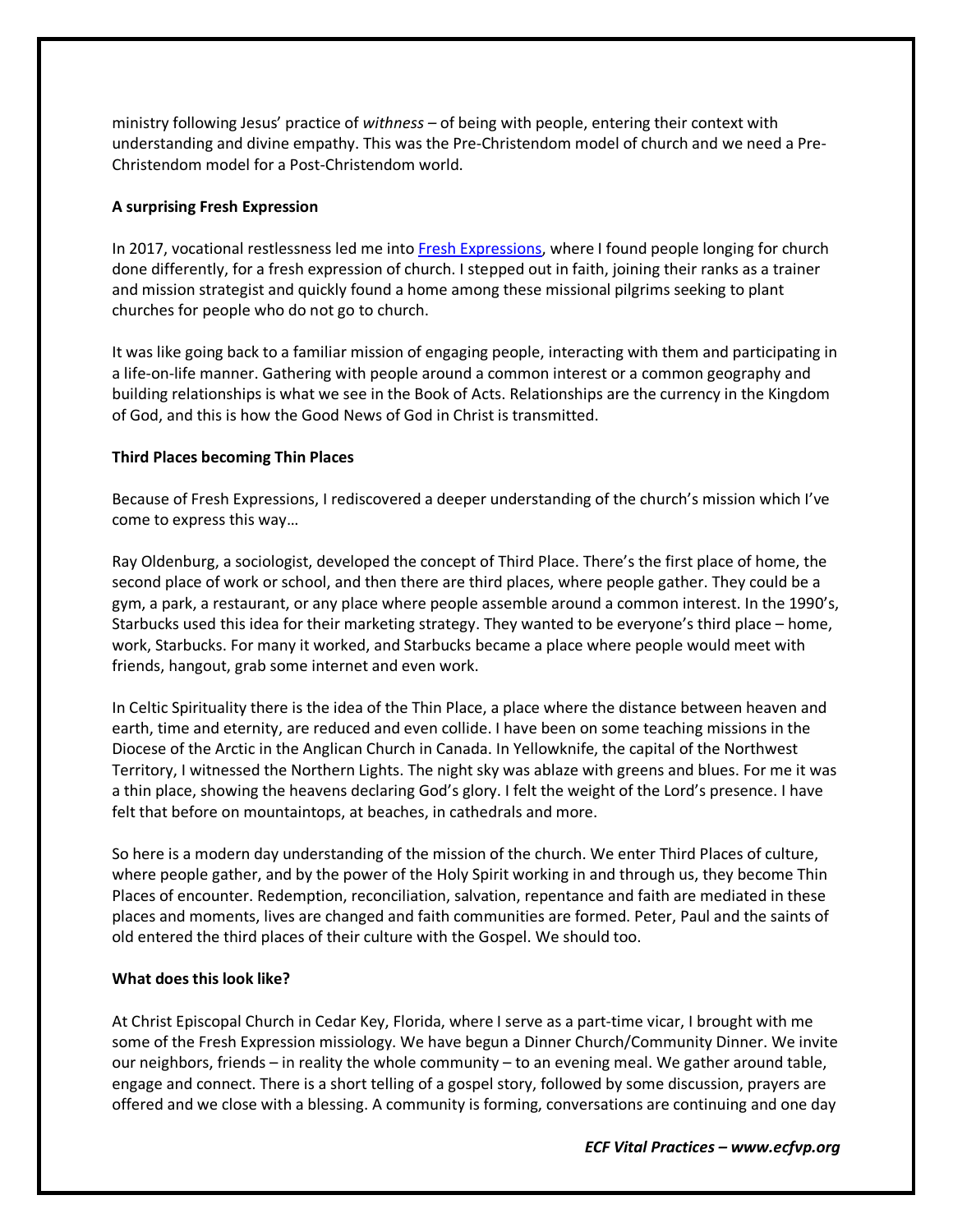we see it as an *ecclesia*; an assembly of people, anchored in faith, growing in the Lord. The table, the meal are a Third Place becoming a Thin Place.

I am a cradle Episcopalian; I love the Book of Common Prayer. Liturgy, the church calendar, sacramental elements and other treasures in the Anglican tradition set a needed cadence in my life. We do not need to abandon these things, but we must find a way for them to be translated for a culture that does not speak this language. Isn't this what Archbishop of Canterbury Thomas Cranmer did during the English Reformation when he crafted the first Book of Common Prayer? He took the worship of the church – prayer, litanies and liturgies that were in a foreign language – and put them in the vernacular of the English people.

That is our task today, to understand the context of the world in which people live and to find ways to connect and engage people with the Good News of God in Christ. The attractional model of coming to church is disappearing, and maybe that is a good thing. In the Great Commission we are encouraged to go as a sent people into a dark and dying world bearing the light and life of the Gospel. More than anything, I want others to know the joy of being reconciled to Almighty God, and I see that happening when I enter those third places where people congregate authentically with compassion, kindness and understanding, and whereby prayer and the Holy Spirit, Jesus is made known.

*The Rev. Jon Davis, PhD, is an Episcopal priest and a recognized leader with expertise in youth ministry, worship, liturgy, church growth and planting, missions, leadership and more. He is on staff with Fresh Expressions as a mission strategist. He also serves as the part-time vicar of Christ Episcopal Church in Cedar Key, Florida. He is an engaging speaker, writer, musician and professor. He and his wife Beth live on a little farm in Oviedo, Florida, with a menagerie of horses, cats, chickens, English Bulldogs and other critters.*

## **Resources:**

- [Surfing and Spirituality](https://www.ecfvp.org/vestry-papers/article/829/surfing-and-spirituality) by Scott Claassen, Vestry Papers, March 2020
- [Holy Hikes and Thin Spaces](https://www.ecfvp.org/vestry-papers/vestry-papers/article/989/holy-hikes-and-thin-spaces) by Haley Bankey, Vestry Papers, March 2022
- [Formation Moves into the Neighborhood](https://www.ecfvp.org/blogs/3673/formation-moves-into-the-neighborhood) by Greg Syler, an ECF Vital Practices blog, April 4, 2019
- [Witnessing Faithfully Beyond the Walls,](https://www.ecfvp.org/webinars/178/witnessing-faithfully-beyond-the-walls) an ECF Vital Practices webinar presented by Audra Abt, September 27, 2016

## **Bridges to the Future: Addressing the Impacts of COVID-19 Pandemic on Faith Communities** By ECF Staff

How is your faith community meeting the hardships and opportunities of the pandemic? As we emerge from the pandemic, how can you address your contextual needs? While some congregations and dioceses were more impacted than others, all experienced financial, physical and emotional pressures. The Episcopal Church Foundation (ECF) was fortunate to receive additional funds from the Lilly Endowment to support the economic and financial sustainability of local faith communities. ECF's grant, *Bridges to the Future: Positioning Local Faith Communities for a Post-Pandemic Church*, is designed to provide "bridge" funding for participating dioceses and their congregations to help them move from a state of economic uncertainty to a more sustainable and effective ministry model. These funds are specifically targeted to dioceses with underrepresented and underserved communities most impacted by COVID-19, i.e., predominately Black, Latino/Hispanic, Indigenous, multi-cultural and rural.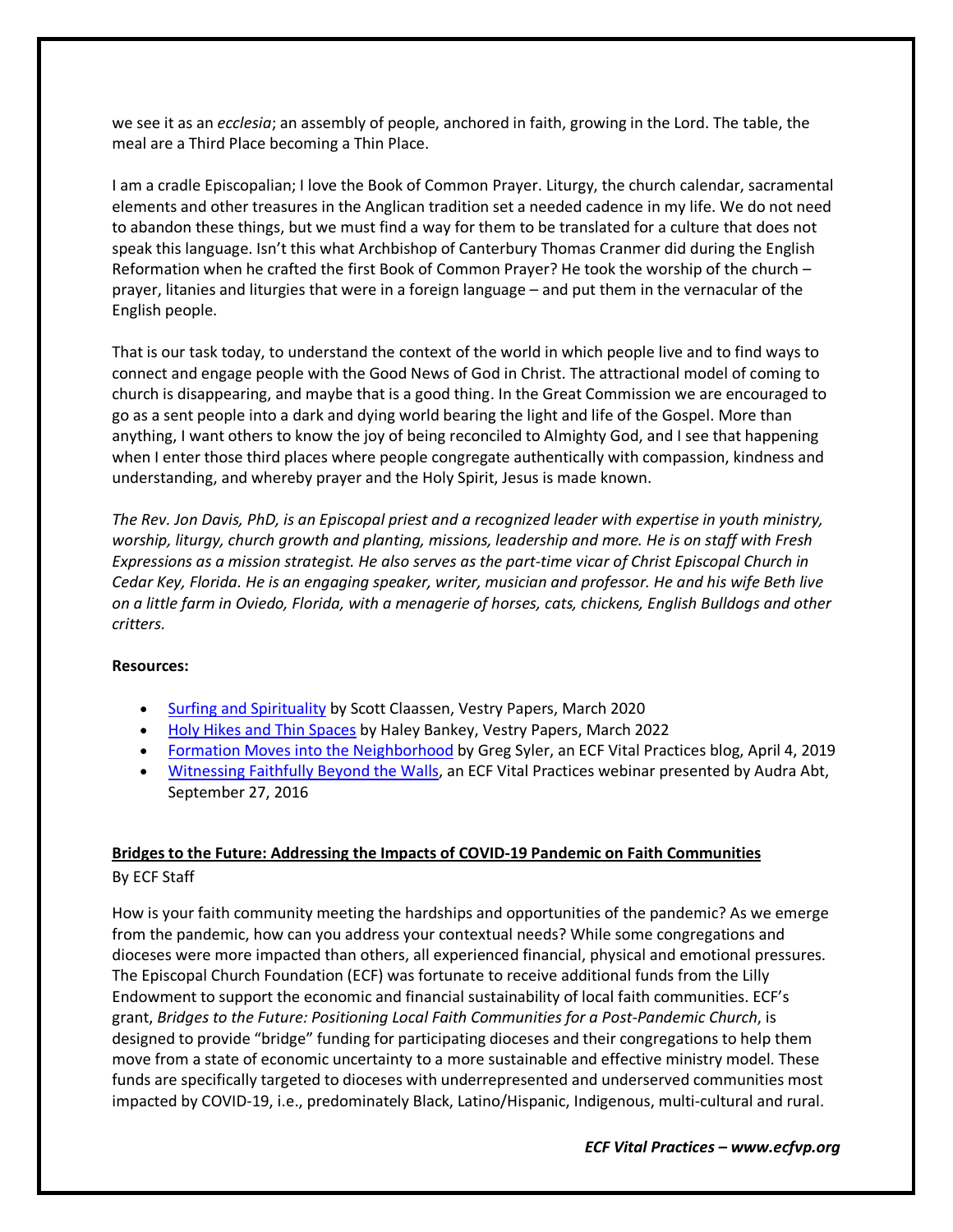This article shares how some dioceses are meeting the need for change and adaptation with new ministry models to ensure the sustainability and vitality of these communities over the long-term.

#### *Shaped by Faith* **encourages collaboration and partnerships**

**The Episcopal Diocese of Central Pennsylvania** launched their *Shaped by Faith* initiative in 2019. Bishop Scanlan invited parish teams to meet in regional cohorts and begin strategizing "right-shaped" models of leadership that address the present challenges of parochial ministry. From the beginning of this work, particular need was identified in the Northern Tier region of the Diocese, a largely rural area which has experienced marked decline in membership, operating income and clergy availability. Additionally, the long distances between Episcopal neighbors in this area has led to a cultural disconnect with each other and the wider Diocese.

Funds from the *Bridges* grant will help resource collaborative models designed to break down this sense of siloed ministry. The newly implemented role of a regional missioner has already increased the collaborative spirit of the region and worked to deepen missional partnerships. An exciting and emerging opportunity involves the repurposing of a dormant parish house with the capacity to draw members from across the Diocese. Moreover, Northern Tier residents will have access to formation and spiritual development opportunities and exposure to other members of their diocesan family that will help combat the isolation in this region.

## **Congregations in Detroit Church Partnership find fresh hope for the future**

A new ministry in **the Episcopal Diocese of Michigan** is the Detroit Church Partnership. In a time when mainline protestant congregations, including the Episcopal Church, are losing members and congregations of color are finding themselves particularly hard hit, the Detroit Church Partnership offers a creative way to address these issues. Three congregations, including The Cathedral Church of St. Paul, have joined together, to share a full-time priest, who will serve as rector of two of the congregations and as an Urban Missioner at the Cathedral.

This arrangement allows these three congregations to share resources, create joint ministries, and explore new configurations for compelling, dynamic projects that transcend congregational boundaries. Lay leaders report that having a gifted clergyperson dedicated to the growth and development of their congregation has renewed their hope for a compelling Gospel-driven future. This venture is funded by the individual congregations, the Diocese of Michigan and ECF's Lilly Endowment grant.

#### **Essential support for a new vision for native ministry in Minnesota**

**The Episcopal Church in Minnesota** will focus on convening key leaders to discern what's next for native ministry in Minnesota. As the congregations are led primarily by unpaid lay leaders, the ECF grant will add essential resources to jumpstart the vision that is emerging in these faithful communities. The Diocese anticipates hiring a priest, in partnership with the Northwest Minnesota Synod of the ELCA, to explore the possibility of a joint Lutheran-Episcopal ministry in the Ojbwe congregations of Northwest Minnesota.

The goal of the project is to use local, diocesan and wider Church resources to ensure the financial sustainability of whatever shape emerges during 2022. The hope is to cultivate, once again, a strong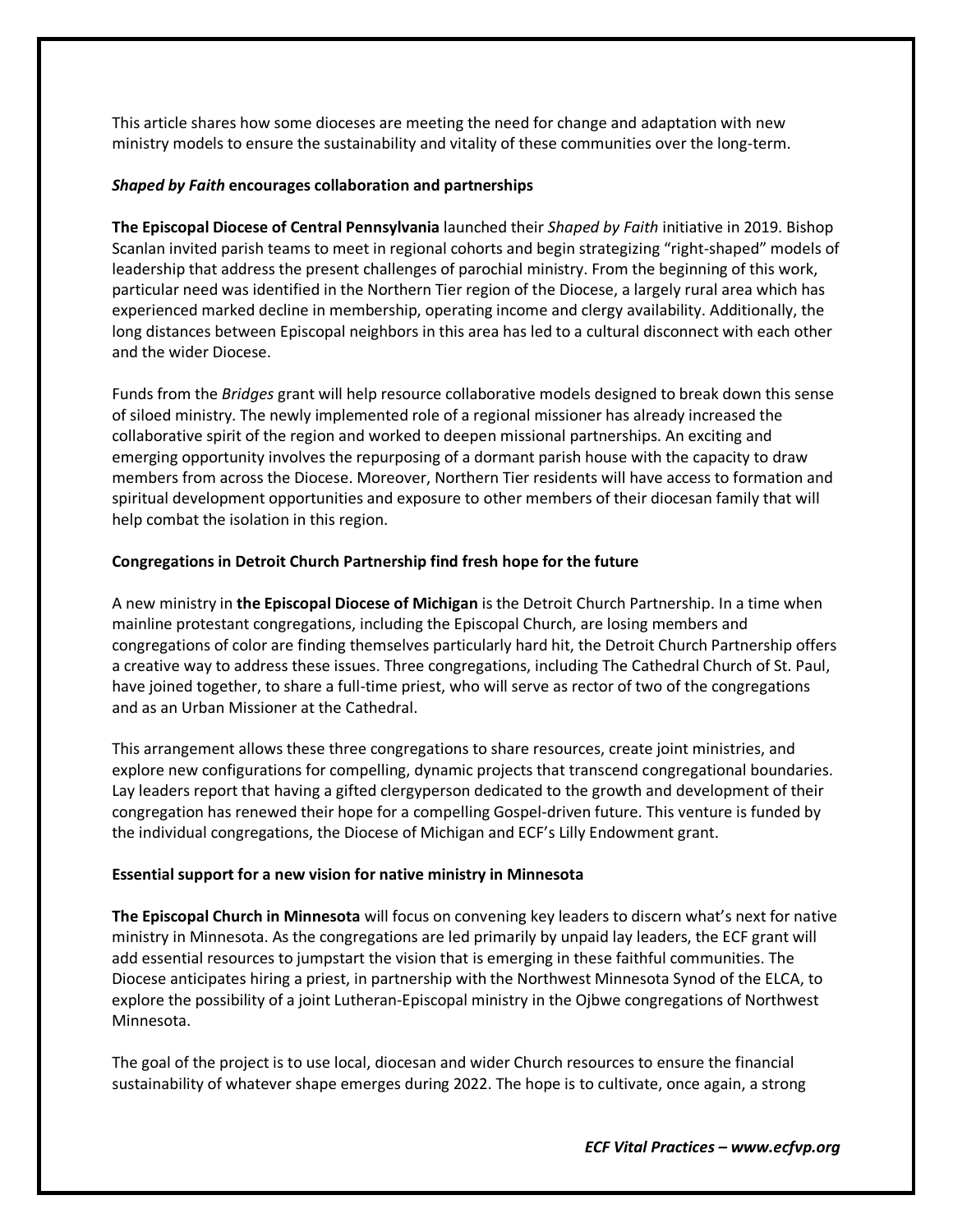network of leaders to partner together in supporting one another's ministry and to create a vibrant community that spans geography.

During this 2022 *Bridges* grant period, each bishop and diocesan staff member is experimenting with innovative models and providing missional, strategic, administrative and financial support for these new ventures. By partnering with both clergy and lay leadership, the dioceses' faith communities are feeling empowered, challenged and supported in their emerging ministries.

*Compiled by ECF staff in collaboration with Diocesan teams.*

## **Resources:**

- [Hybrid Church A Way Forward for Church Leaders](https://www.ecfvp.org/vestry-papers/article/979/hybrid-church-a-way-forward-for-church-leaders) by ECFVP Team, Vestry Papers, January 2022
- [A Pandemic Church Plant Inspires Joy](https://www.ecfvp.org/vestry-papers/article/967/a-pandemic-church-plant-inspires-joy) by Beth Wyndham, Vestry Papers, November 2021
- [Tension and Release in the Church](https://www.ecfvp.org/vestry-papers/article/930/tension-and-release-in-the-church) by Robert Leopold, Vestry Papers, May 2021
- [Pandemic Learnings](https://www.ecfvp.org/vestry-papers/article/921/pandemic-learnings) by Audra Abt, Vestry Papers, May 2021

## **TikTok and Real Ministry**

By Ben Maddison

TikTok. You've probably heard about it only because it was going to be "banned" several times in 2020. As St. Paul rightly points out, "the Law increases the trespass." The platform has expanded exponentially since to the pandemic began. From teens dancing and viral memes to a guy drinking grape juice while riding a skateboard and lip-syncing a Fleetwood Mac song, TikTok is the social media platform of choice for Gen Z, aging millennials and reluctant Xers.

## **Surprising things happen on TikTok**

My foray into the weird, wonderful world of TikTok came at the start of the pandemic when my wife and I were looking for just about anything to keep us busy, laughing and connected to our congregation. What started as a few Holy Week videos turned into a surprisingly fruitful ministry where real formation happened. (I know, I am just as surprised as you are).

I remember meeting with my youth group, who had been following our church account (@holytrinitywenonah) on TikTok, and they excitedly said, "Fr. Ben! You have so many followers. You have enough to go live!" I said, "What!" And they said, "Go live!" When I asked for more information, they struggled to explain the purpose or point of "going live" – essentially livestreaming through the TikTok platform, which is limited by follower count. To them, it was a big deal.

In no time I, too, would discover that "going live" was a big deal. We began streaming the daily office and compline on the platform. Then in the evenings, after the kids were asleep, my wife would get ready to moderate the live feed from her phones, I would boot up *Red Dead Redemption 2* on the Xbox One, and we would go live – chat, answer questions and engage with anyone who stopped by.

We had no idea what we were doing. There are *lots* of Christian content creators, and there are other fantastic Episcopal TikTokers (@davidwpeters of Hot Priest Summer fame; @joshbarrett0, who makes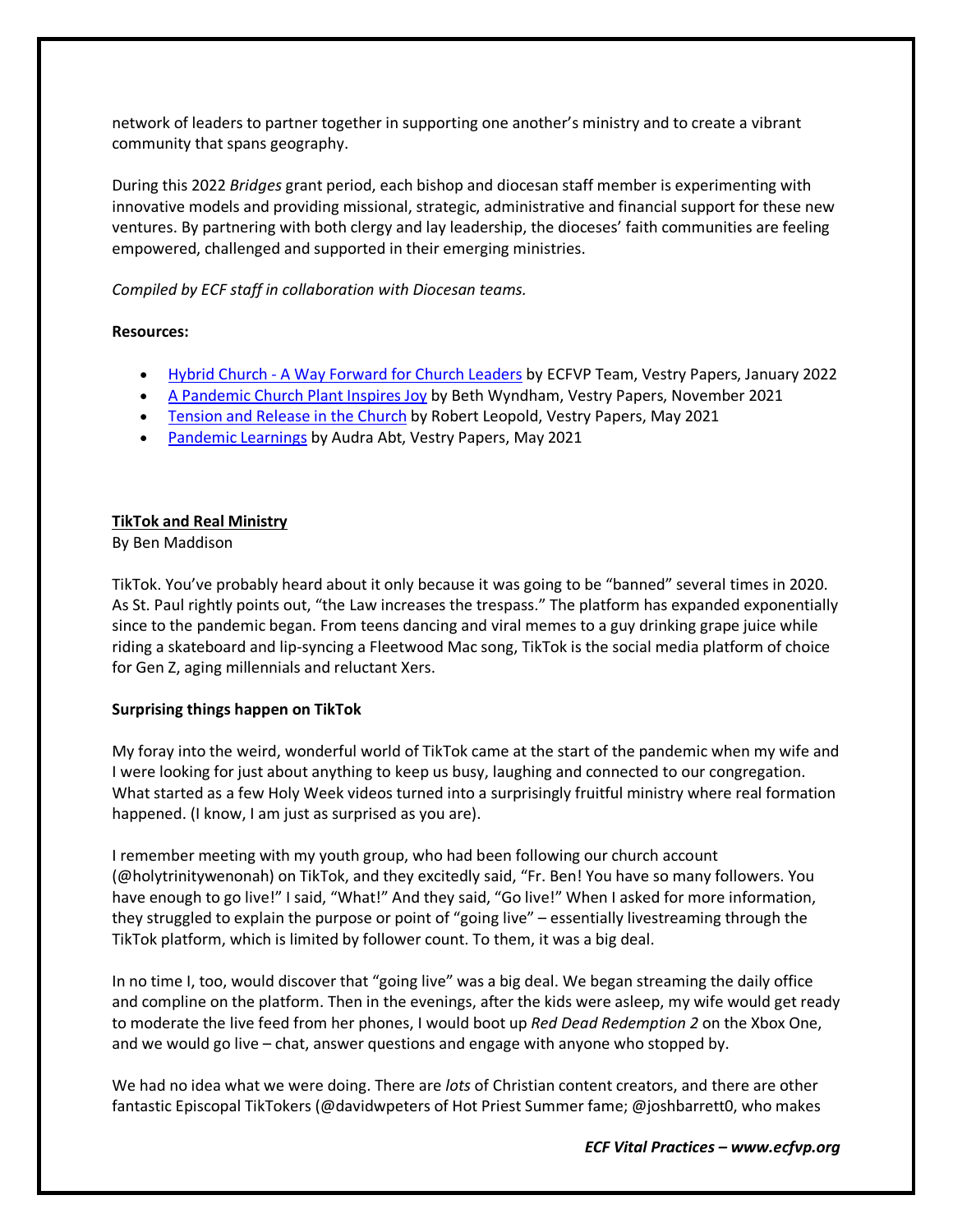very wholesome content; and the hilarious @motherpeaches, to name a few of my favorites). But there's always room for more.

#### **People are looking for answers, help and support**

However, what became abundantly clear early on was that people are starved for Good News. Much of the Christian content on TikTok comes from a world that has a difficult time offering Good News generally and certainly isn't good news for everyone. There are lot of other progressive Christians, but they often (admittedly) stand outside the historic, creedal traditions of the church. What does this mean? There is a unique niche that Episcopalians of an "inclusively orthodox" ilk can bring to TikTok. We were early contributors to the #progressivechristian and #progressiveclergy communities, that now have almost a quarter of a billion views (when we started there were a few million).

The power of this platform is that you'll find people – real people – struggling with the faith they were raised in *and* looking for answers. "Deconstruction" is a hot and oft-debated topic there. But people are looking for answers that speak to them where they are. They are looking for faithful, traditional, loving, compassionate, inclusive Christians to help and support them on their journey.

#### **Real and authentic interactions take place and real ministry happens**

TikTok – like no other platform I'm a part of – offers the opportunity for very real and significant interactions with followers and in a surprisingly authentic way. Look, I'm Episcopalian and I believe deeply in the Incarnation and the importance of embodiment and in-person relationships, but TikTok blurs that world in a distinctive way.

People come to TikTok with real questions. They come hurting, searching, broken and vulnerable – and they have so many options for answers. But the gracious and loving Gospel of Jesus Christ connects with people in a very real and significant way. The community of TikTok can be an amazing gift – like when we were worshiping with our Lutheran friend, @pastorjesseck, and the chat filled with hundreds of people with prayers for each other and the world and ended with us all exchanging a virtual peace. The exchanges can sometimes be breathtaking in their Spirit-drivenness.

In the years we have been on TikTok, here are a few examples of the (still very much to my surprise) *real ministry* we have done:

- We have sent five *Books of Common Prayer* to folks who wanted to follow along with Morning Prayer
- We have sent blessed chalk kits to Colorado, South Carolina and Tennessee

● We have had TikTok followers join us *weekly* for Bible study, our social justice book group and Sunday services

● We have helped young, lapsed Christians find their faith, take it seriously, get connected with a local parish and become active in helping other young people on TikTok find the answers (and the creators) who might answer their questions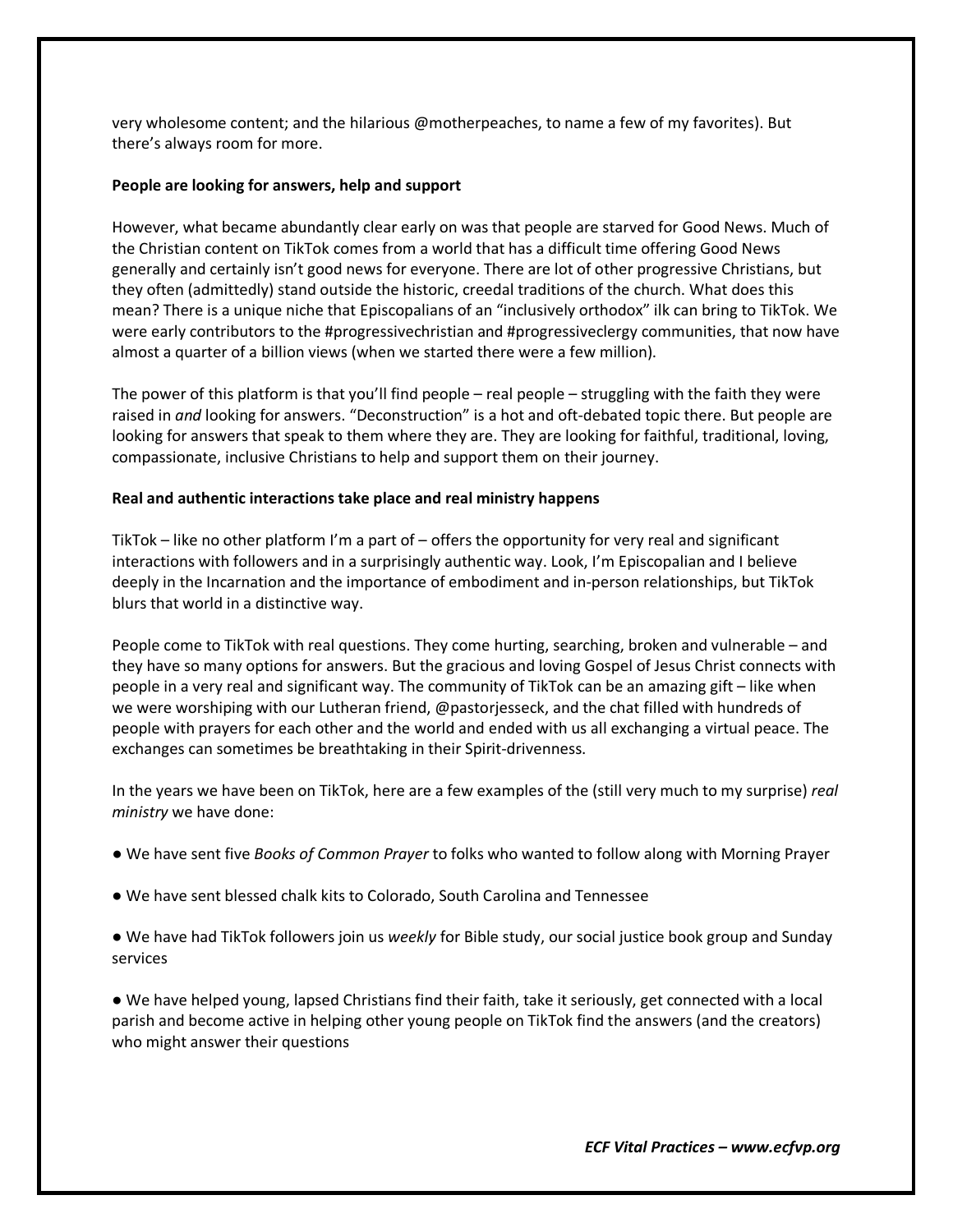● We have helped older adults – who joined TikTok to monitor their kids activity or kill time at work *–* rediscover the faith of their youth, take their families back to church and start reading their Bibles and praying again after years of spiritual drought

● We have connected innumerable people to local Episcopal Churches – sometimes even doing the vetting that they were afraid to do (asking if they were an openly affirming church, if they would accept trans persons, etc.)

What started out as a way to make people laugh and kill time has become a source of real ministry  $$ and my follower count pales in comparison to so many other creators.

## **Thoughts for potential TikTok creators – and for the rest of us**

So here's the thing: I want to offer two exhortations – one to anyone who might be reading this and thinking the last thing they have time to do is to join another social media platform and create content (trust me, I get it) – and another to folks who might want to explore what TikTok and it's weird algorithm and community have to offer.

**For Potential Creators:** If you love Jesus and you love the Church and you love the tradition, but you also did some serious work to get to the place where that was true. If you're not afraid of "deconstruction" within a framework of traditional belief and the Gospel. If you have a heart for people severely hurt and burned out by the church. If you are fully LGBTQ+ affirming. If you can make fun of yourself. If you have a weird amount of knowledge about a weird part of church. If you have a thickish skin. If you just want to try – for Jesus and for a broken world – do it! You totally can. There are some amazing groups of clergy/laypeople out there that we can connect you with to help support your ministry and work. The world needs you. TikTok needs you. "The harvest is plentiful, but the workers are few!" You might very well be the laborer being prepped to be sent into the harvest.

**For Everyone Else:** Okay, here's the truth – the more important work is ours. Not everyone is "called" to be a TikTok content creator. However, the work done on TikTok can't stop there. I know for a fact that all of the Episcopal clergy on TikTok are constantly helping connect people to local parishes. This means that we, the local parishes, need to be ready when these folks show up! And it can't just be *The Episcopal Church Welcomes You* type of greeting. It's way more than that – it needs to be real, vulnerable, hospitality. A hospitality that takes seriously where folks are coming from and what they need. Because here is what I have learned from TikTok:

● People don't want a watered down Gospel—they want one that speaks to the real hurt, burden and struggle they are facing in their lives. This means: strong preaching, excellent spiritual formation, teaching the Anglican/prayerbook tradition, Bible study.

● People need to know *explicitly* that your church is open and *affirming*. The time for general statements is past, because so many TikTokers have been badly burned by churches who told them that their very identity was a one-way ticket to damnation. There can be no "well it's complicated," no "let's get coffee," no obfuscation at all. If asked "does your church accept LGBTQ+ people," the answer needs to be emphatically, "Yes. LGBTQ+ people are included in the full sacramental life of the church."

• Make it easier for folks who are looking and make it obvious on your church website. It doesn't have to be tacky. Just say it.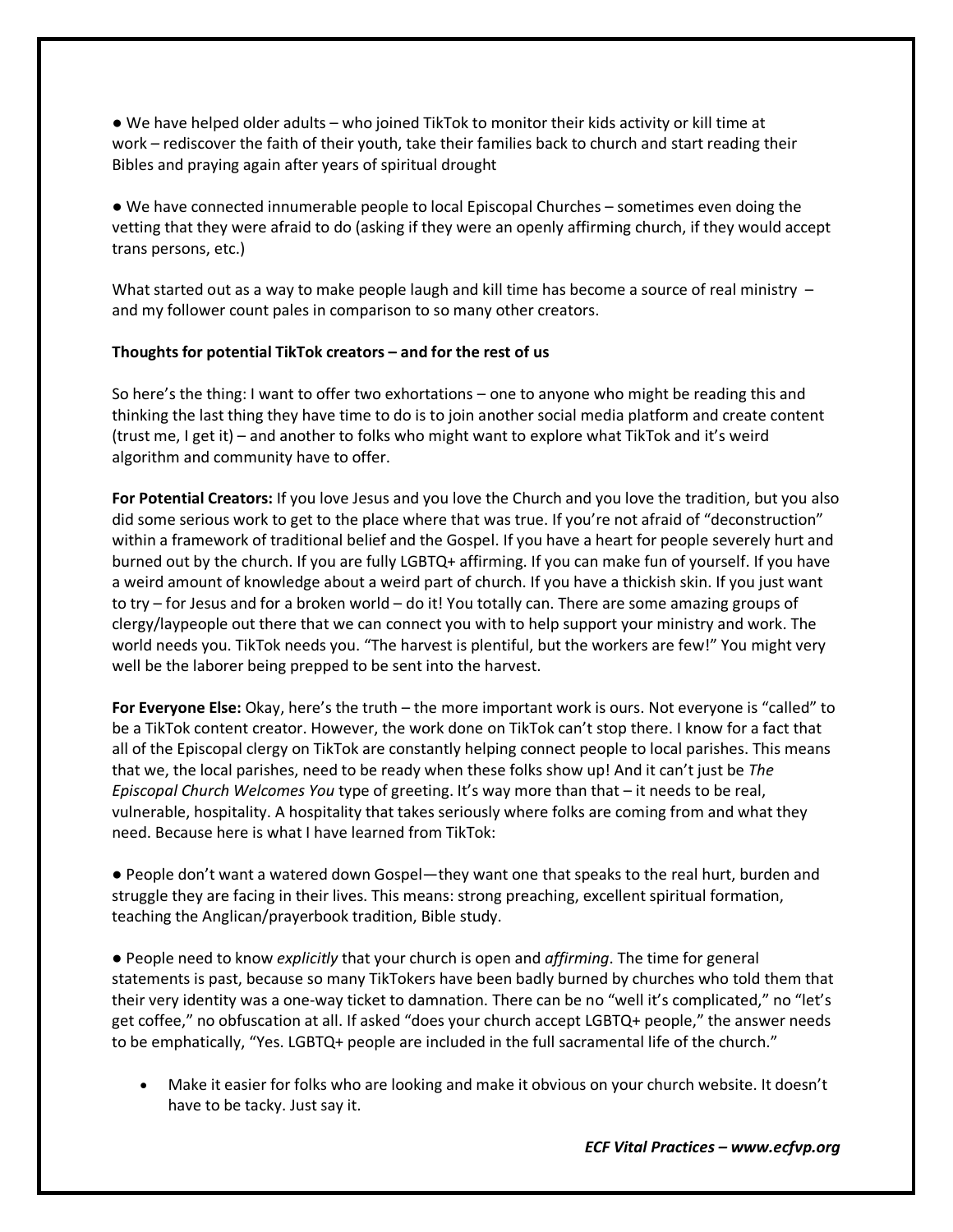- Don't force traumatized people to risk being retraumatized because we're trying to walk some broad line.
- Also, I know not every church is here yet—but start having the conversation. Because the kids know the way we talk around affirming LGBTQ+ people. And they have no time for it.

● Lastly, just remember that there's grace in the whole thing. It'll be weird and awkward. You won't know what to say or how to make sense. You might worry what other folks will think. But if you love people – like Jesus loves us, with all of our own mess obviously on display – we can't go wrong.

Look, I still don't entirely get this. But I do love Jesus. I trust the Holy Spirit. And I assume most people are probably laughing at me already. That's what it takes to be on TikTok.

That, and a love for people, who are like "sheep without a shepherd."

Point them to the Shepherd or open up the gate.

*The Rev. Ben Maddison is a South Jersey native and the Rector of Holy Trinity Episcopal Church in Wenonah, New Jersey. He believes deeply in the healing power of the Gospel, independent films and great meals at local restaurants. He is married to Ashley, a public interest attorney helping people in need avoid getting evicted, and is a foster parent (currently) to two amazing girls (3 -1/2 and 11 mo.) and a dog dad to two Great Danes – Rufio (12) and Blueberry (1.5). He is a contributor to [Mbird.com,](https://linkprotect.cudasvc.com/url?a=https%3a%2f%2fMbird.com&c=E,1,wNHs_mUfF2ZTshxm3HF7U8M36kkTndQqfVgmPV0HBWCzS4fY6CDMuqLFSGwPUPwQ8tvxxbjYSHxxBFekmSXRZw9CuH8svhd6NKgjECcdO44O&typo=1&ancr_add=1) Earth & Altar, the Anglican Digest, and published in several magazines and devotionals. He also maintains a (slightly less) active TikTok presence at @holytrinitywenonah. To contact him, email [info@holytrinitywenonah.org.](mailto:info@holytrinitywenonah.org)*

#### **Resources:**

- [The Ultimate 'Online' Church](https://www.ecfvp.org/vestry-papers/article/1000/the-ultimate-online-church) by Sean Steele, Vestry Papers, May 2022
- [A Pandemic Church Plant Inspires Joy](https://www.ecfvp.org/vestry-papers/article/967/a-pandemic-church-plant-inspires-joy) by Beth Wyndham, Vestry Papers, November 2021
- [The Church Goes to Virtual Burning Man,](https://www.ecfvp.org/vestry-papers/article/910/the-church-goes-to-virtual-burning-man) by Brian Baker, Vestry Papers, March 2021
- [Annual Meetings Go Virtual,](https://www.ecfvp.org/vestry-papers/article/896/annual-meetings-go-virtual) by Greg Syler, Vestry Papers, January 2021

## **How the Pandemic Cured my ASA Obsession**

## By Alissa Newton

This used to be my ritual every Sunday after worship: Finish chatting with congregants at coffee hour, walk back to the office, pick up the slip from the greeters with that service's attendance numbers and write that number in the red record book. I often had my own guess as to what the number would be. The little hit of adrenaline that came when it was larger than the week before always felt good. Of course the reverse was also true. On sparsely attended days, I hated writing down that number.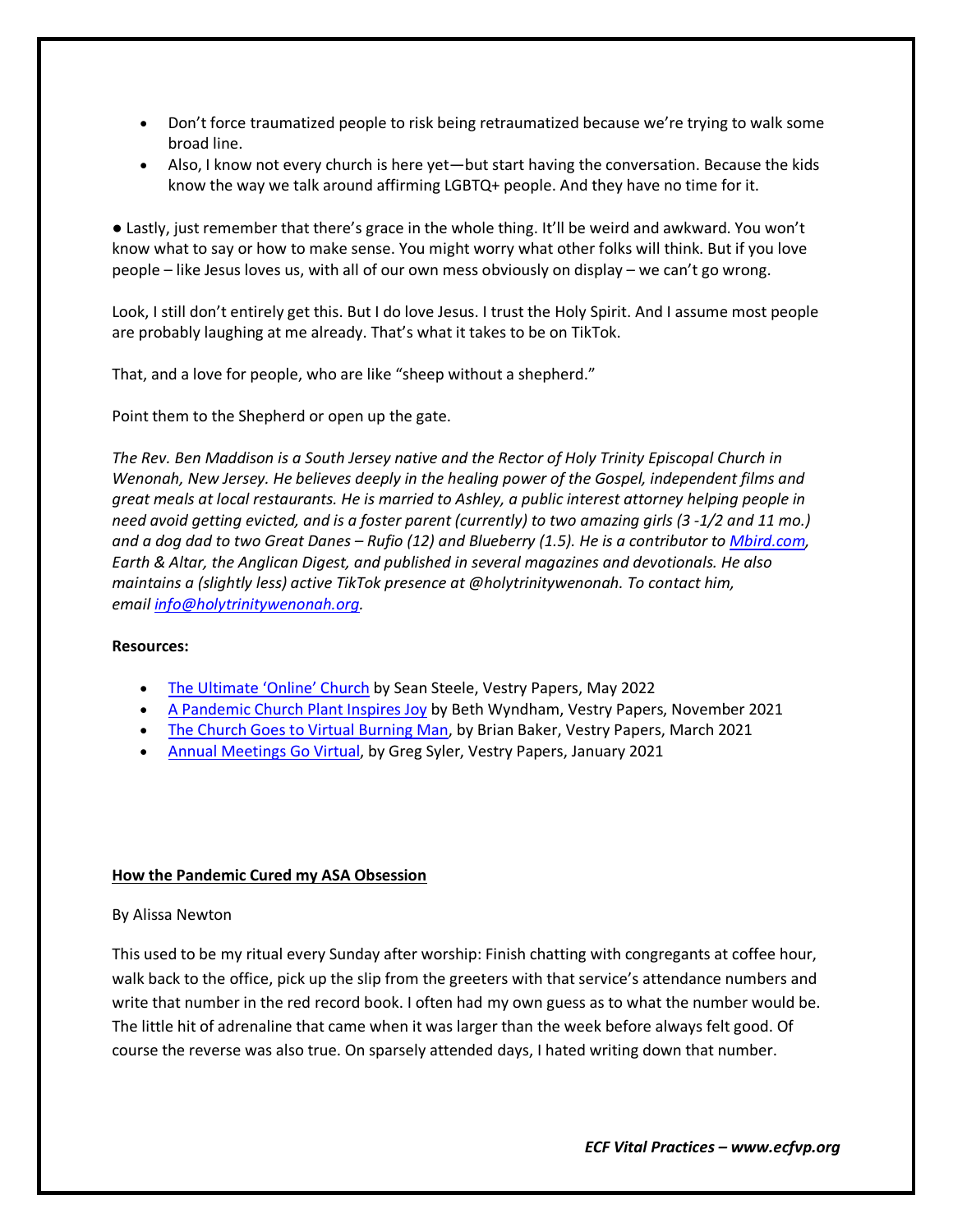My name is Alissa, and I used to be obsessed with Average Sunday Attendance, or as we professional church nerds call it, ASA. I am a parish priest and congregational development consultant. Working with congregations is a passion of mine, one I live out through my work as Canon for Congregational Development in my diocese, through working with hundreds of congregations in my years of directing and training for the College for Congregational Development and through side gigs with individual congregations. "Numbers never tell the whole story," I am fond of saying to my clients, CCD participants and my own Bishop's Committee. "But they do tell part of it. The numbers aren't nothing!" I am here to confess to you that before March of 2020, I lived like the numbers were everything.

#### **Following the numbers**

I have served as vicar of St. Columba's in Kent, Washington for the past eight years. Prior to March 2020 I loved tracking my congregation's attendance patterns so much that I kept my own spreadsheet. It included notes about how many kids were in attendance and how many newcomers had showed up. I scanned for patterns and compared Sundays year to year to discover trends. Over the years I felt as if my obsessive attention was rewarded. For the most part, before the pandemic, St. Columba's numbers grew. Summers were always lighter, but every summer had higher attendance than the last.

There was the time it snowed on Christmas Eve and cut our numbers in half, but that was extraordinary. Anyway, I told myself, Christmas Eve isn't a Sunday. About three years in, our ASA leveled off. I couldn't sleep, sure that the dip in numbers meant all the energy, joy and vitality I cherished in my congregation was about to crash to an end. My mentor told me to relax. "Look," she said, "sometimes a parish needs to spend a couple of months in their pajamas. It can't be grow-grow-grow all the time."

She was right. The numbers started going up again, my congregation kept being its lovely self, and I started sleeping through the night.

Then March 2020 hit. I remember the last week that people were in church. We had decided to get a jump on things, knowing that some of our folks were staying home. I had a parishioner streaming the service to Facebook, using my cell phone. Attendance was sparse – down by a third from where we'd been trending. Then the next week they were all gone.

We chose to livestream our Sunday service each week with a small and dedicated team. If you were to look at our record book you would see that for a long time I kept writing in numbers. Seven. Seven. Seven. I engaged in diocesan conversations with other clergy, trying to figure out what to track. Was it live views only? Clicks? Comments? That eyeball thing that comes up on Facebook when you are officially viewing?

None of it was the same. Sometime in the fall of 2020, we just stopped writing it down.

After the shock of preaching to a camera in a mostly empty room wore off, grief set in. It wasn't all about the numbers. But I realized that the numbers had come to be the primary way in which I measured the vitality of my congregation. I knew that we were still a church, still vital, still connected and caring for each other, because the numbers went up. Parish ministry is charged with anxiety and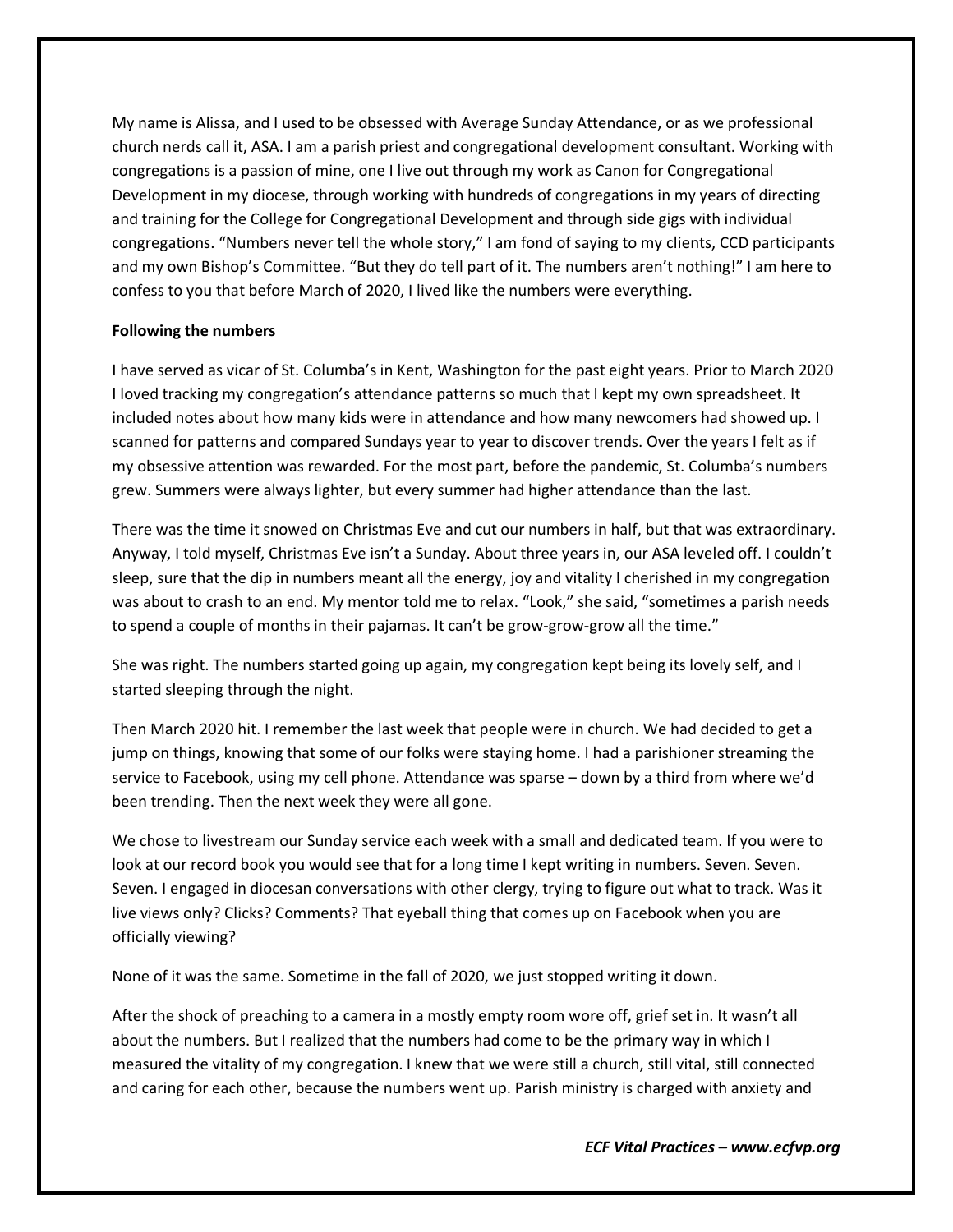uncertainty in the best of times, and I have never had the experience of being a parish priest in the best of times. I came to rely on the numbers as an anchor in the choppy sea of pastoring during this weird and wild season in the mainline church. Without them I was adrift.

## **Lag and lead**

In the world of congregational development there are lots of ways to measure development and growth. Some of these metr[i](#page-19-0)cs are "lag" metrics and others are "lead" metrics.<sup>i</sup> Lag metrics are concrete measurements that show you something true about the past: How many people attended; what percentage of pledges were paid; how many years the HVAC system lasted before it busted and couldn't be put back together again. Lead metrics are the things that you do to create the lag metrics, and they can be harder to figure out. The lead metric for a HVAC that lasts 35 years instead of 25 years might be professional maintenance, done regularly. The lead metrics on paid pledges might be a stewardship season that is firmly connected to spirituality, or instituting a culture of year round stewardship and financial transparency or simply introducing pledge cards for the first time.

When it comes to attendance the lead metrics seem to vary widely from congregation to congregation, depending on that particular faith community's context, culture, history and countless other variables. You can generate basic questions like: *Is your building inviting? Do your congregants know how to talk about the transforming power of God they experience in church? Does your website accurately reflect the feel and ethos of your place?* The answers to these questions and others are the lead metrics that produce attendance, at least in part. But there are other, less controllable dynamics also at play – things like who is moving in and out of your neighborhood, or whether or not there is a global pandemic.

The problem with lag metrics is that they can't predict the future and rarely prepare you for it. The problem with lead metrics, at least for me, was that they didn't feel concrete, at least until the pandemic took my favorite lag metric away.

## **The most important metric**

As a bit of fun during the 2021 Epiphany season, St. Columba's parishioners decided to "flamingo" each other. We bought four flocks of plastic pink flamingoes and stuck them in four different congregant's lawns, with instructions to take pictures and then go secretly flamingo another parishioner. Unsuspecting members of our community would awaken or come home to bright pink birds in the midst of the dark grey Pacific Northwest winter. Folks loved it. Some created a flamingo box for apartment dwellers who didn't have a lawn. Elders did it and took selfies, families with kids did it and posted videos. Many pets were roped in to pose for pictures. My congregation loved this way of having fun and staying connected while still safely distanced. It was a lead metric – an opportunity for fun and connection that was seized upon by the whole community.

I watched the selfies and sneak attack flamingo videos pour in and realized I'd been wrong about which metric mattered most. It wasn't how many people watched online worship, or how many returned in person once that was possible again. It was never the number that got written down in the book. The most important metric was how my people loved each other.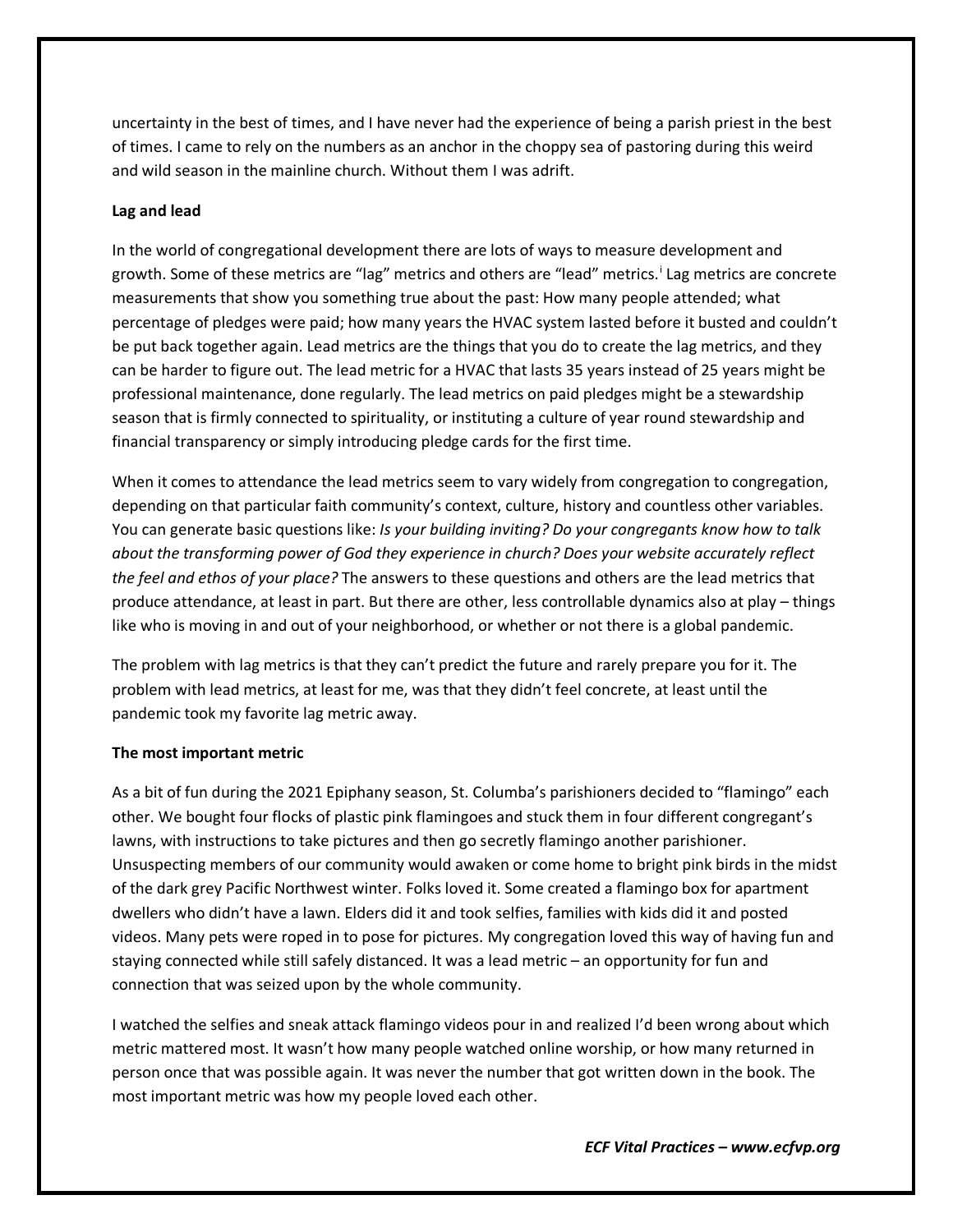Before the pandemic that love was most visible when we were together, a thing that happened most often on Sunday mornings. During the pandemic we found other ways to connect and love on each other – buddy groups that checked in regularly, zoom baby showers, younger parishioners taking over the food bank when it wasn't safe for retirees to do it, drive up radio church in the parking lot on Christmas Eve. And the flamingos, of course. These lead metrics, which had been so difficult for me to grasp and see before the pandemic were now all we had. It was more than enough.

We've been back to worshipping inside on Sunday mornings for almost a year now. I did start writing numbers in the book again. The numbers aren't nothing, but I am much more deeply aware that those numbers are a representation of the deep connection, love and hope that is birthed and renewed in my congregation. They are not the only representation, however. And it is the love, not the number, that needs to be nurtured.

The pandemic took so many things from me as a pastor and priest. I could list them, but if you're reading this, you are a congregational leader and you know. You took those hits, too. But here is the gift this awful time of loneliness and distance has given me: I can see past the numbers now. I'm free to see the people and the love: The Body of Christ in action.

<sup>1</sup> For a deeper discussion of this metric dynamic, see the book "Faithful Metrics" by Peggy Brooks.

*The Reverend Canon Alissa Newton is the Vicar of St. Columba's Episcopal Church in Kent, Washington, Canon for Congregational Development in the Diocese of Olympia, and the co-author of Vital Christian Community: Twelve Characteristics of Healthy Congregations, set to be released by Church Publishing this fall.*

#### **Resources:**

- [Beyond Average Sunday Attendance \(ASA\),](https://www.ecfvp.org/blogs/1959/beyond-average-sunday-attendance-asa) by Tim Schenck, an ECF Vital Practices blog, October 18, 2013
- [Beyond ASA,](https://www.ecfvp.org/blogs/3661/beyond-asa) by Alan Bentrup, an ECF Vital Practices blog, February 26, 2019
- [Looking to the Future: Possible Trends that May Affect the Church,](https://www.ecfvp.org/blogs/3951/looking-to-the-future-possible-trends-that-may-affect-the-church) by Robert B. Townes, IV, an ECF Vital Practices blog, March 15, 2022
- [Hybrid Church A Way Forward for Church Leaders,](https://www.ecfvp.org/vestry-papers/article/979/hybrid-church-a-way-forward-for-church-leaders) by Tim Schenck, Vestry Papers, January 2022

#### **Church By The Pond**

By Nancy Jacobs

In June 2011, Church By The Pond began its ministry to the people of Hartford, Connecticut, in Bushnell Park. An outgrowth of Christ Cathedral's Church Street Eats, a cooperative program that provides food and clothing to those in need, this congregation has gathered in the park to pray through heat, rain, snow and even a world-wide pandemic. Many in our congregation are uncomfortable with formal church settings. Some need a smaller community gathered in prayer. Quite a few of our lay leaders and steadiest congregants would be overwhelmed in a traditional church setting.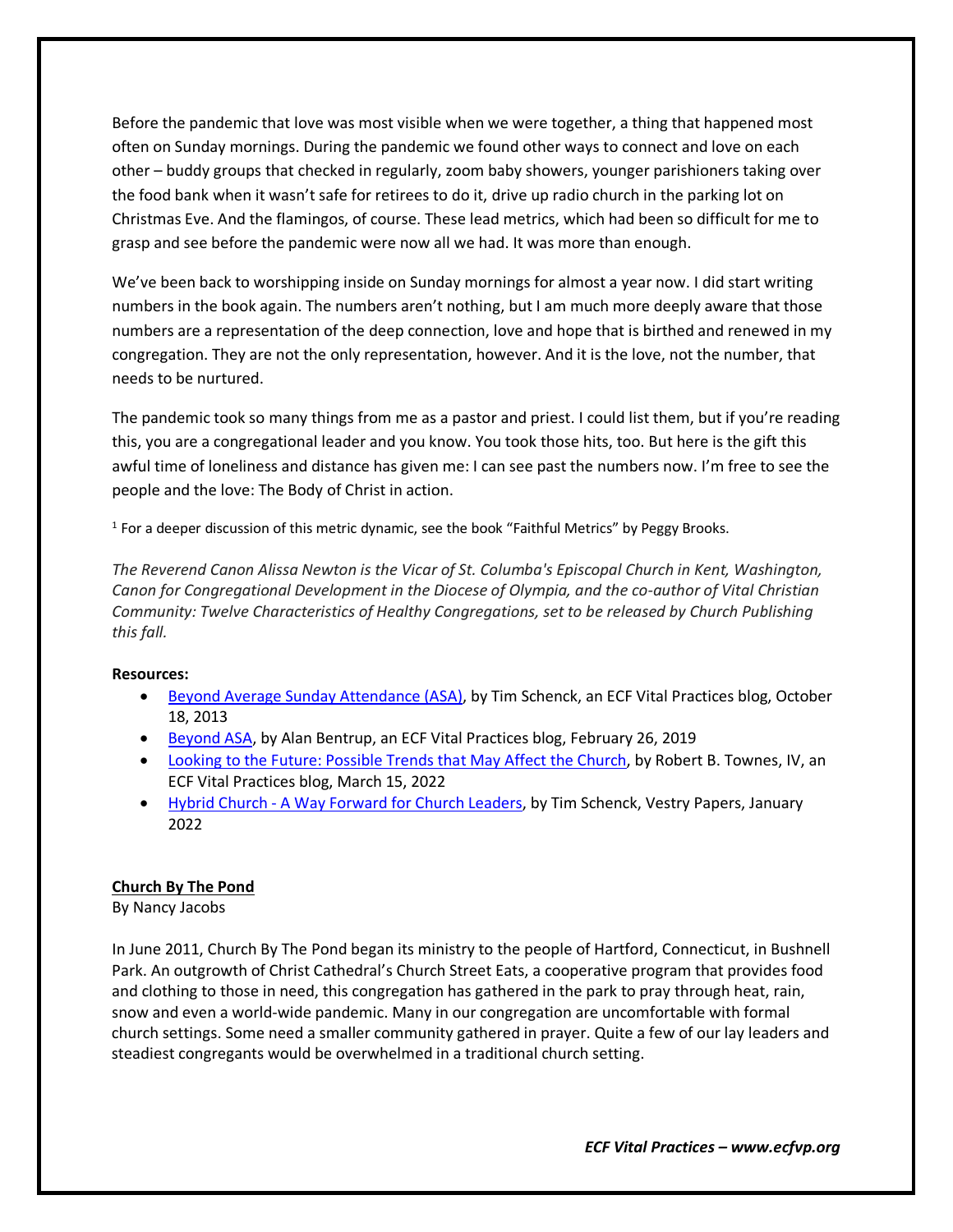At Church By The Pond they experience the freedom to pray, to participate, to join others and hear God's word on their own terms. Over the years we have been blessed to be led by nearly 40 pastors, priests and bishops from churches nearby and from as far away as Aberdeen and Orkney, Scotland! Our congregants appreciate the respect and loving kindness they receive from both our infrequent and frequent clergy. One day a priest may welcome the congregation with "Oh Come All Ye Faithful," while another shares the Lord's Prayer in Spanish. The gospel reflections relate to those struggling in Hartford in this time.

Our congregants come from a wide array of situations. Some are unhoused, some have experienced homelessness, some have struggled with interpersonal relationships, some with domestic abuse and with substance abuse. We have many who spend too much time alone and cherish being part of a church community. Some of us are simply happy to participate in an extra day of prayer in a lovely park setting.

Throughout the years, we have heard personal stories of growth, forgiveness and struggle. We have been blessed many times with the good news that one of our unhoused congregants has found housing. It is a gift to know that they will not spend another night in danger and in the cold or heat. We invite them to return to us, as they are our congregation wherever they reside. Most often, if their housing is a bus ride away, they do return. We have also celebrated the unemployed who have found work. We have welcomed those released from prison. We have helped some connect with agencies that will better serve their needs. Once people are housed, we connect them with food pantries in their town or city.

Our congregants join together in good times and bad. We have celebrated their milestones in sobriety, and we have attended memorial services and shared prayers for those we have lost. Several stay in the local loop and offer information about special dinners, free bicycle events, clothing giveaways, and other events that serve our community.

When a young woman, struggling early in her pregnancy and harassed by her abusive ex-husband joined us, we prayed with her and helped her make the decision to leave Connecticut. She returned home, where she was welcomed by her mother. Although we miss her, we continue to pray for her and her daughter. On another occasion, a congregant had an urgent request for a train to take him to an approved placement in a rehab facility. The cathedral's dean, Miguelina Howell, provided the train ticket, and he is on the road toward healthy living.

And yet, in the midst of such hardships, we have heard from those who are struggling to pray – not for themselves, but for victims of hurricanes, of gun violence, of war. We have given thanks for improved health, for jobs, for new homes, for friends and families, for reconciliation with loved ones, and we have prayed for the families of those we have lost.

I began praying steadily and serving as a lay leader at Church By The Pond in 2014. Drawn in by a sense of peace in the midst of chaos in the busy park, by the fellowship amongst the congregants and the ministry of priests from throughout the state, I quickly saw that this community was special. I have always felt blessed to serve in this ministry.

That blessing was multiplied as COVID altered our way of life and our way of sharing prayer. With serious precautions we were able to safely gather with God's people in beautiful Bushnell Park. As time went on, we transitioned from a brief prayer before lunch to a lengthier service of prayer without Holy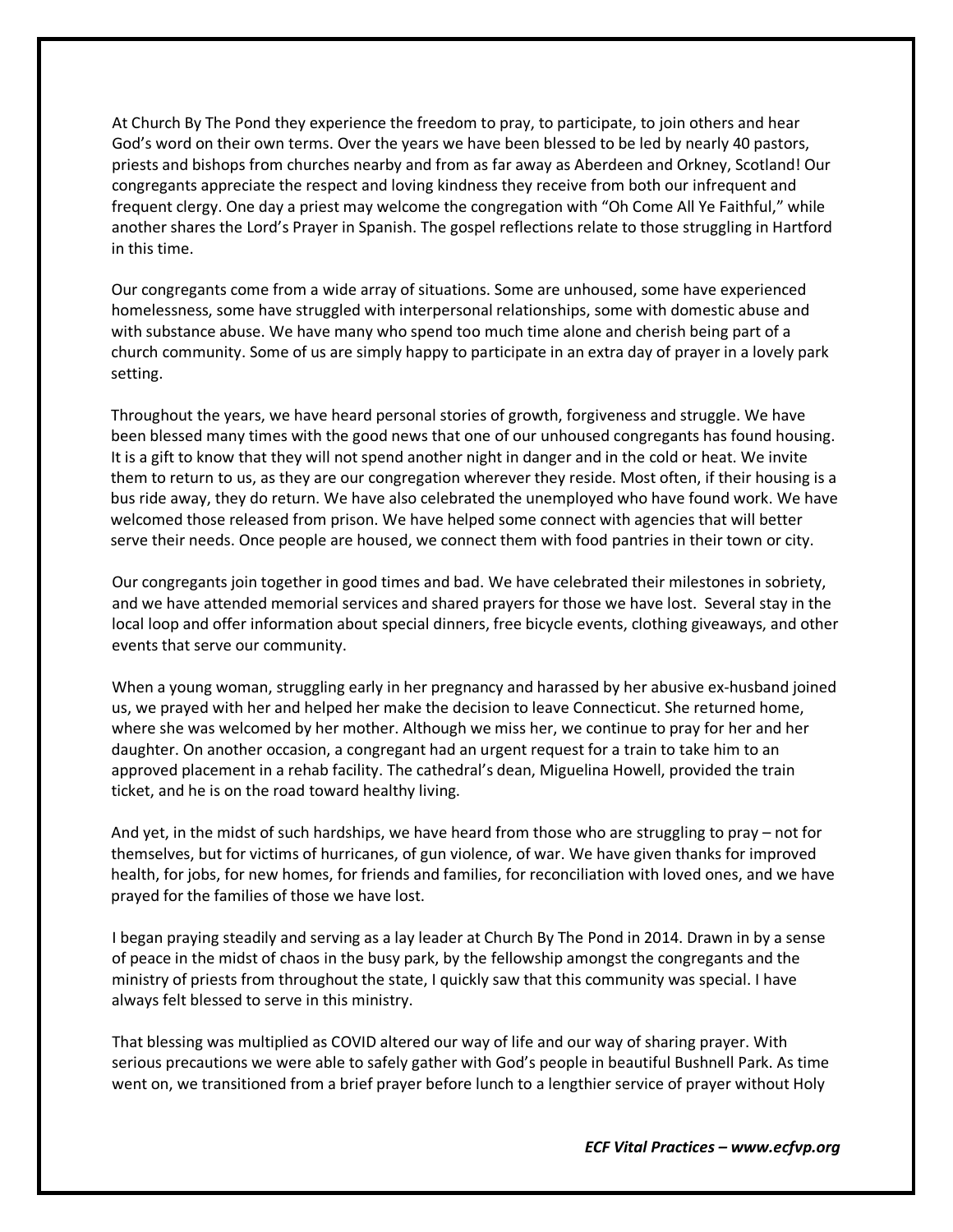Communion. Throughout the pandemic we prayed for our frontline workers, particularly in the health care fields.

As 2021 began, we celebrated the improvements in our way of life and shared our vaccine status. We were able to connect or schedule members of our group to vaccine clinics in Hartford and frequently celebrated those who had received the vaccine. Efforts throughout our state have helped lead to our full celebration of Holy Eucharist at this point in time. At a time when most church doors remained closed, Church By The Pond's lack of doors has proved to be a true blessing.

*Nancy Jacobs is a life-long Episcopalian and member of Christ Church Cathedral in Hartford, Connecticut, where she was baptized and participated in Sunday school and youth groups. After completing college, she taught junior high school and high school social studies in New Hampshire for 12 years, returning to Connecticut to work alongside her parents in a family-owned retail and contracting paint business. When the business closed in 2007, she retired and has since served as a volunteer at Christ Church Cathedral, Hands On Hartford, The Bushnell Center for Performing Arts, Literacy Volunteers of Greater Hartford and Trinity Academy, Hartford. During the pandemic she has also supported nonpartisan voting rights and various political candidates. She enjoys reading, tennis and the theater, as well as traveling with friends, which she hopes to resume as soon as possible.*

#### **Resources:**

- [Neighbor to Neighbor,](https://www.ecfvp.org/vestry-papers/article/823/neighbor-to-neighbor) by Margaret Tjimos Goldberg, Bobbi Eggers and Sue Bodson, Vestry Papers, March 2020
- [What could being church look like, post COVID-19?,](https://www.ecfvp.org/vestry-papers/article/831/what-could-being-church-look-like-post-covid-19) by Chantal McKinney, Vestry Papers, March 2020
- Jesus Was [Right There, in the Bounce House,](https://www.ecfvp.org/blogs/1927/jesus-was-right-there-in-the-bounce-house) by Bob Leopold, ECF Vital Practices blog, October 3, 2013
- [Surfing and Spirituality,](https://www.ecfvp.org/vestry-papers/article/829/surfing-and-spirituality) by Scott Claassen, Vestry Papers, March 2020

#### **Church by the Pond – Iglesia Junto a la Laguna**

Por Nancy Jacobs

En junio de 2011, Church By The Pond comenzó su ministerio para la gente de Hartford, Connecticut, en Bushnell Park. Esta feligresía, que es una consecuencia de Church Street Eats de la Catedral de Cristo, un programa cooperativo que proporciona alimentos y ropa a los necesitados, se ha reunido en el parque para rezar independientemente del calor, la lluvia, la nieve e incluso una pandemia mundial. Muchos en nuestra feligresía se sienten incómodos con los entornos eclesiásticos formales. Algunos necesitan una comunidad más pequeña reunida en oración. Muchos de nuestros líderes laicos y feligreses más estables se sentirían abrumados en un entorno eclesiástico tradicional.

En Church By The Pond experimentan la libertad de rezar, de participar, de unirse a otros y de oír la palabra de Dios en sus propios términos. A lo largo de los años hemos tenido la bendición de ser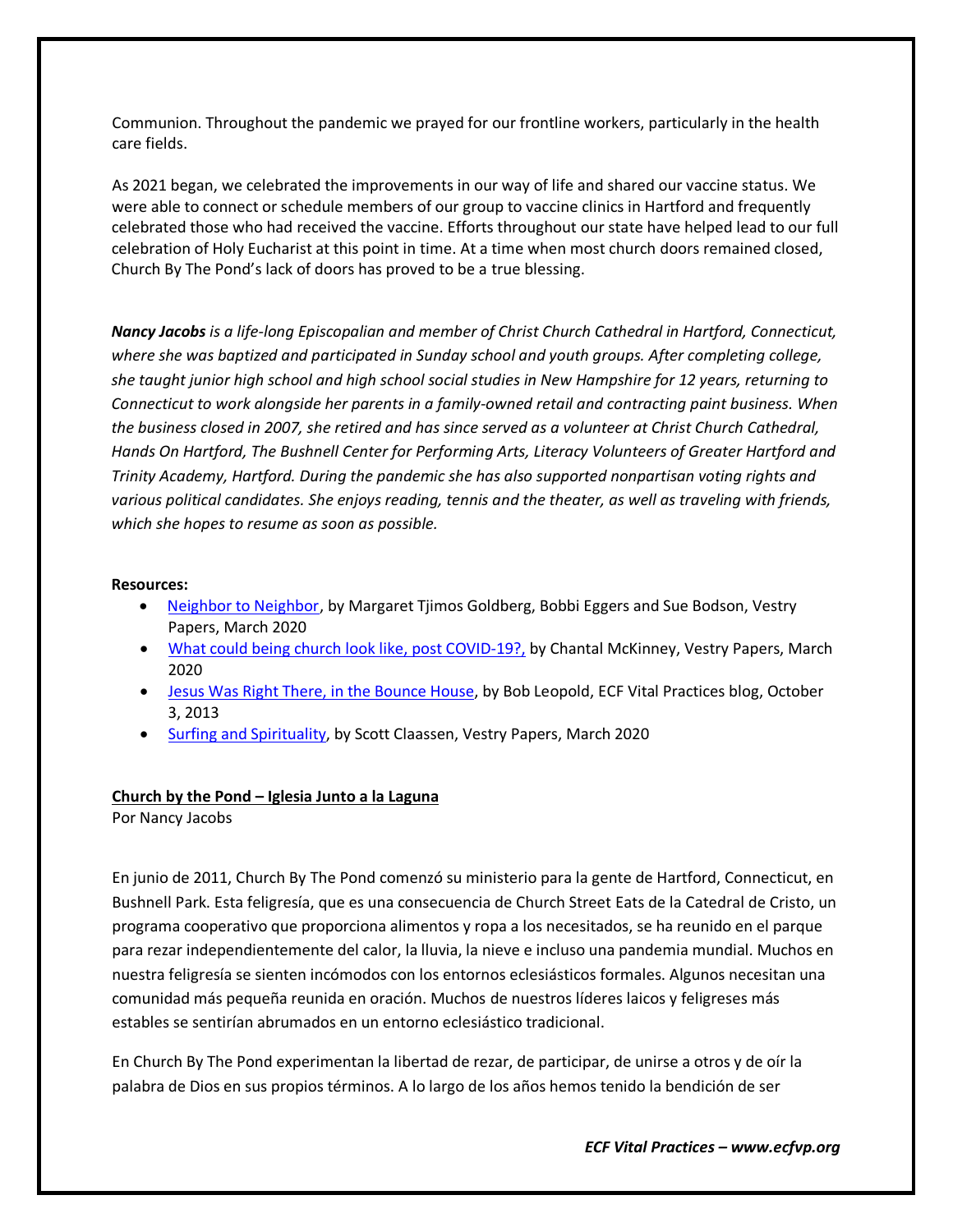dirigidos por casi 40 pastores, sacerdotes y obispos de iglesias cercanas y de lugares tan lejanos como Aberdeen y Orkney, Escocia. Nuestros feligreses aprecian el respeto y la amabilidad que reciben tanto de nuestro clero infrecuente como del frecuente. Un día un sacerdote puede dar la bienvenida a la feligresía con "Oh Come All Ye Faithful (Oh, venid todos los fieles)", mientras que otro comparte el Padrenuestro en español. Las reflexiones del Evangelio se refieren a los que luchan en Hartford en estos tiempos.

Nuestros feligreses proceden de una gran variedad de situaciones. Algunos están sin techo, otros han experimentado la falta de hogar, otros han luchado con relaciones interpersonales, otros con el maltrato intrafamiliar y con el abuso de sustancias. Tenemos muchos que pasan demasiado tiempo solos y aprecian formar parte de una comunidad eclesial. Algunos simplemente se alegran de participar en un día más de oración en medio de un parque hermoso.

A lo largo de los años, hemos oído historias personales de crecimiento, perdón y lucha. Hemos sido bendecidos muchas veces con la buena nueva de que uno de nuestros feligreses sin vivienda encontró una. Es un don saber que no pasarán otra noche en peligro y con frío o calor. Les invitamos a que vuelvan con nosotros, ya que son nuestra feligresía dondequiera que residan. La mayoría de las veces, si su vivienda está a un viaje en autobús, regresan. También hemos celebrado a los desempleados que encontraron trabajo. Acogimos a los que salieron de la cárcel. Ayudamos a algunos a ponerse en contacto con las agencias que mejor atenderán sus necesidades. Una vez que las personas están alojadas, las ponemos en contacto con las despensas de alimentos de su pueblo o ciudad.

Nuestros feligreses se unen en los buenos y en los malos momentos. Hemos celebrado sus hitos de sobriedad y asistido a servicios funerarios, y hemos compartido oraciones por aquellos que hemos perdido. Varios permanecen en el circuito local y ofrecen información sobre cenas especiales, eventos de bicicletas gratuitas, regalos de ropa y otros eventos que sirven a nuestra comunidad.

Cuando una mujer joven, con problemas al principio de su embarazo y acosada por su ex marido que la maltrataba se unió a nosotros, rezamos con ella y la ayudamos a tomar la decisión de irse de Connecticut. Regresó a su casa, donde fue acogida por su madre. Aunque la echamos de menos, seguimos rezando por ella y por su hija. En otra ocasión, un feligrés tenía una petición urgente de un tren que lo llevara a un centro de rehabilitación aprobado. La decana de la catedral, Miguelina Howell, le proporcionó el billete de tren, y ya está en el camino hacia una vida sana.

Y sin embargo, en medio de tales dificultades, hemos oído a quienes se esfuerzan por rezar, no por ellos mismos, sino por las víctimas de los huracanes, de la violencia armada, de la guerra. Hemos dado gracias por la mejora de la salud, por los puestos de trabajo, por los nuevos hogares, por los amigos y las familias, por la reconciliación con los seres queridos, y hemos rezado por las familias de los que hemos perdido.

Empecé a rezar de forma constante y a servir como líder laica en Church By The Pond en 2014. Atraída por una sensación de paz en medio del caos del parque muy concurrido, por el compañerismo entre los feligreses y por el ministerio de los sacerdotes de todo el estado, rápidamente vi que esta comunidad era especial. Siempre me he sentido bendecida por servir en este ministerio.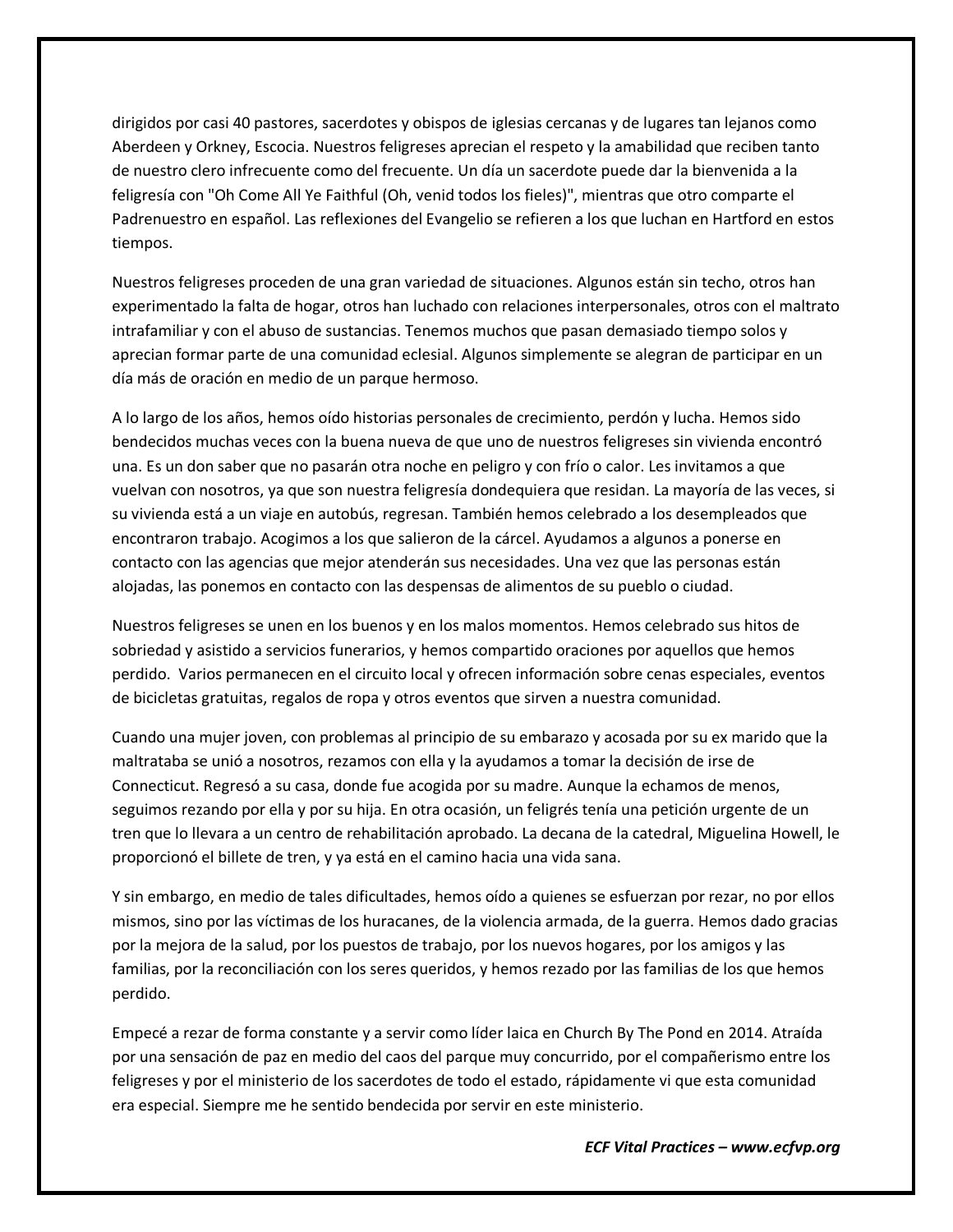Esa bendición se multiplicó cuando la COVID alteró nuestra forma de vida y nuestra manera de compartir la oración. Con serias precauciones pudimos reunirnos de forma segura con el pueblo de Dios en el hermoso parque Bushnell. Con el paso del tiempo, pasamos de una breve oración antes de la comida a un servicio más largo de oración sin la Sagrada Comunión. A lo largo de la pandemia, rezamos por nuestros trabajadores de primera línea, especialmente en el ámbito de la atención sanitaria.

Al comenzar el año 2021, celebramos las mejoras en nuestro modo de vida y compartimos nuestro estado de vacunación. Pudimos conectar o programar a los miembros de nuestro grupo a las clínicas de vacunación en Hartford y celebramos con frecuencia a los que habían recibido la vacuna. Los esfuerzos realizados en todo nuestro estado han contribuido a que celebremos plenamente la Santa Eucaristía en este momento. En una época en la que la mayoría de las puertas de las iglesias permanecían cerradas, la falta de puertas de Church By The Pond demostró ser una verdadera bendición.

*Nancy Jacobs ha sido episcopal de toda su vida y miembro de la Catedral de la Iglesia de Cristo en Hartford, Connecticut, donde fue bautizada y participó en la escuela dominical y en los grupos de jóvenes. Después de terminar la universidad, fue profesora de estudios sociales de secundaria en New Hampshire durante 12 años y regresó a Connecticut para trabajar junto a sus padres en un negocio familiar de venta de pinturas al por menor y de contratación. Cuando el negocio cerró en 2007, se jubiló y desde entonces ha trabajado como voluntaria en la Catedral de la Iglesia de Cristo, en Hands On Hartford, en el Centro Bushnell de Artes Dramáticas, en los Voluntarios de Alfabetización del Gran Hartford y en la Academia Trinity de Hartford. Durante la pandemia también apoyó el derecho al voto no partidista y a varios candidatos políticos. Disfruta de la lectura, el tenis y el teatro, así como de los viajes con amigos, que espera retomar lo antes posible.*

#### **Recursos:**

- [El amor incondicional de Dios,](https://www.ecfvp.org/vestry-papers/article/501/el-amor-incondicional-de-dios) por Alex Montes-Vela, Vestry Papers, julio de 2015
- [En la Calle con el Gran Jesús,](https://www.ecfvp.org/blogs/1921/en-la-calle-con-el-gran-jess) por Anna Olson, un blog de ECF Vital Practices, 1 octubre 2013
- [Oración y acción en una pandemia,](https://www.ecfvp.org/vestry-papers/article/871/oracin-y-accin-en-una-pandemia) por Yesenia (Jessie) Alejandro, Vestry Papers, septiembre de 2020

#### **Church Without Walls**

#### By Janet Waggoner

"Church without walls" isn't a theoretical discussion in our diocese. It's our reality.

In my mind, the notion of "church without walls" has two meanings. The first, and most important, is that of a church where all are welcome, where there is no impediment to the full participation of any/all people. The second meaning is a church that is not hemmed in by any preconceived notions about what church "is" or what church "should be."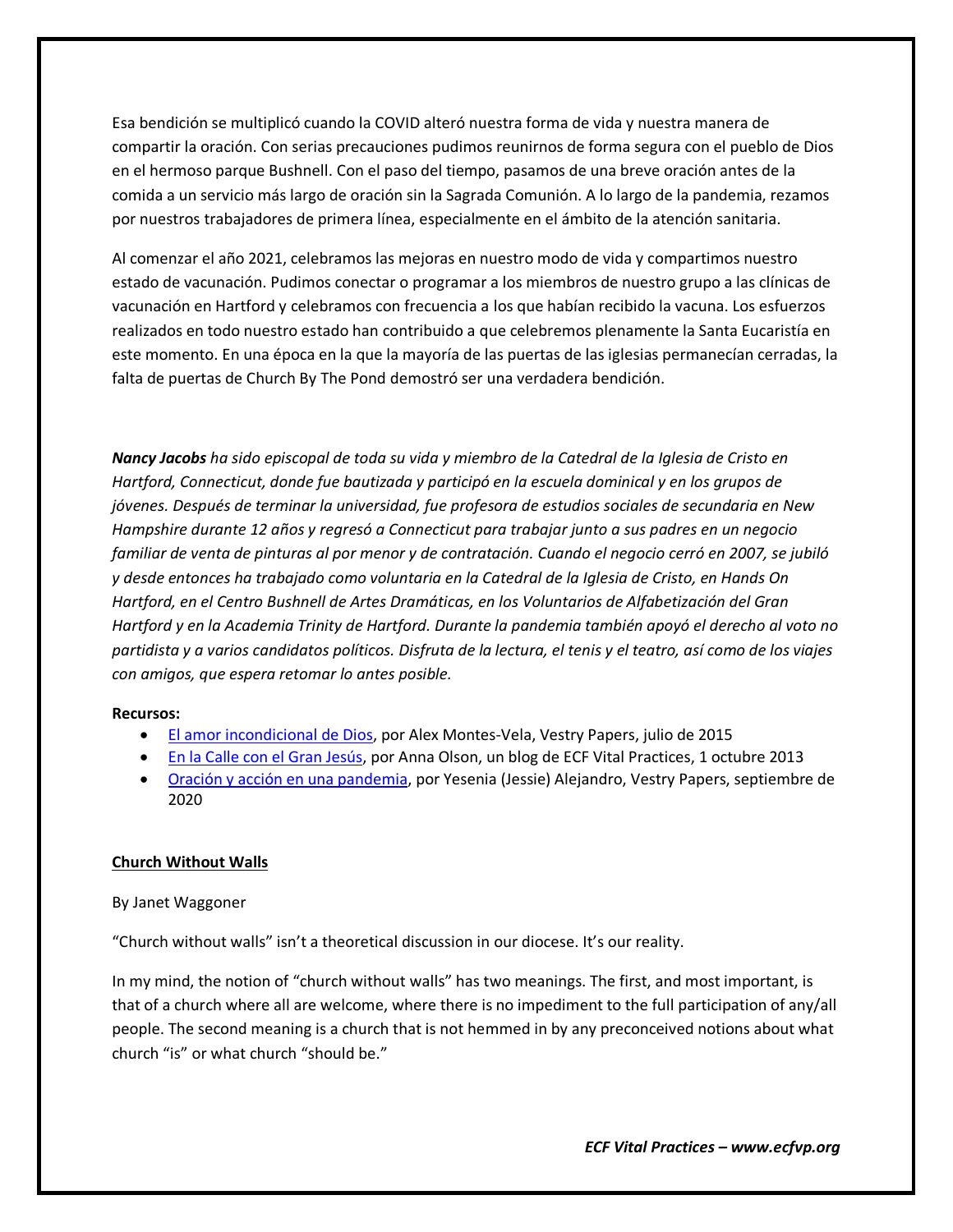Over the past 12 years, only three of the congregations of the Episcopal Church in North Texas (formerly the Episcopal Diocese of Fort Worth) have continuously had possession of and worshipped in a church building. All the other congregations of our diocese have been dispossessed of land, buildings and funds. And while these congregations' worship spaces might have changed, they missed not a beat in their outreach and mission work.

Here's what happened. In November 2008, the then bishop and many diocesan leaders left the Episcopal Church but claimed Episcopal Church property – more than \$100 million worth of property. In early 2009, a lawsuit was filed to regain Episcopal Church property, litigation that stretched out for 12 long years.

At that time, Episcopalians from 14 congregations were forced out of their church homes and had to find new places to worship. Over time, all found new places to worship – some rented space, others bought or built a building.

As the Episcopal remnant regathered itself, elected a bishop and began rebuilding the diocese, a collective decision soon emerged to focus on God's love and welcome for all. A determination to thrive, not just survive, and to focus on what we had to give to others, rather than dwell on what we had lost, was given birth by increasingly confident lay leaders and then nurtured by clergy and a succession of provisional bishops.

In February 2021, the Supreme Court of the United States declined to hear our appeal, which meant the decision of the Texas Supreme Court became final. The resources of the diocese and the congregations were awarded to the deposed Episcopal bishop and his followers in the Anglican Church of North America.

This meant six more of our congregations were newly dispossessed of their buildings, funds and possessions.

These new losses have been exceedingly difficult. But what faithful Episcopalians learned in 2008 and relearned in 2021 is saving us once again – the best way to deal with such enormous losses is to turn toward love and away from anger and loss, to turn toward our neighbors, our communities and focus on what we have, not the material things we have lost.

Make no mistake, buildings can be useful. (When the Texas sun brings the temperature to 95 degrees before 10:00 am Sunday worship, it's helpful to have air conditioning, too!) And I understand the passionate connection many of us have to our church buildings. Friends and family members – sometimes multiple generations of family members – have been baptized, confirmed, married and buried, surrounded by stone and wood and stained glass. In our experience of these sacraments, time and place become interwoven with eternity. Every time we set foot in the place where transformation happened, we feel transformed again. Our senses come alive, responding to memory and anticipating possibility.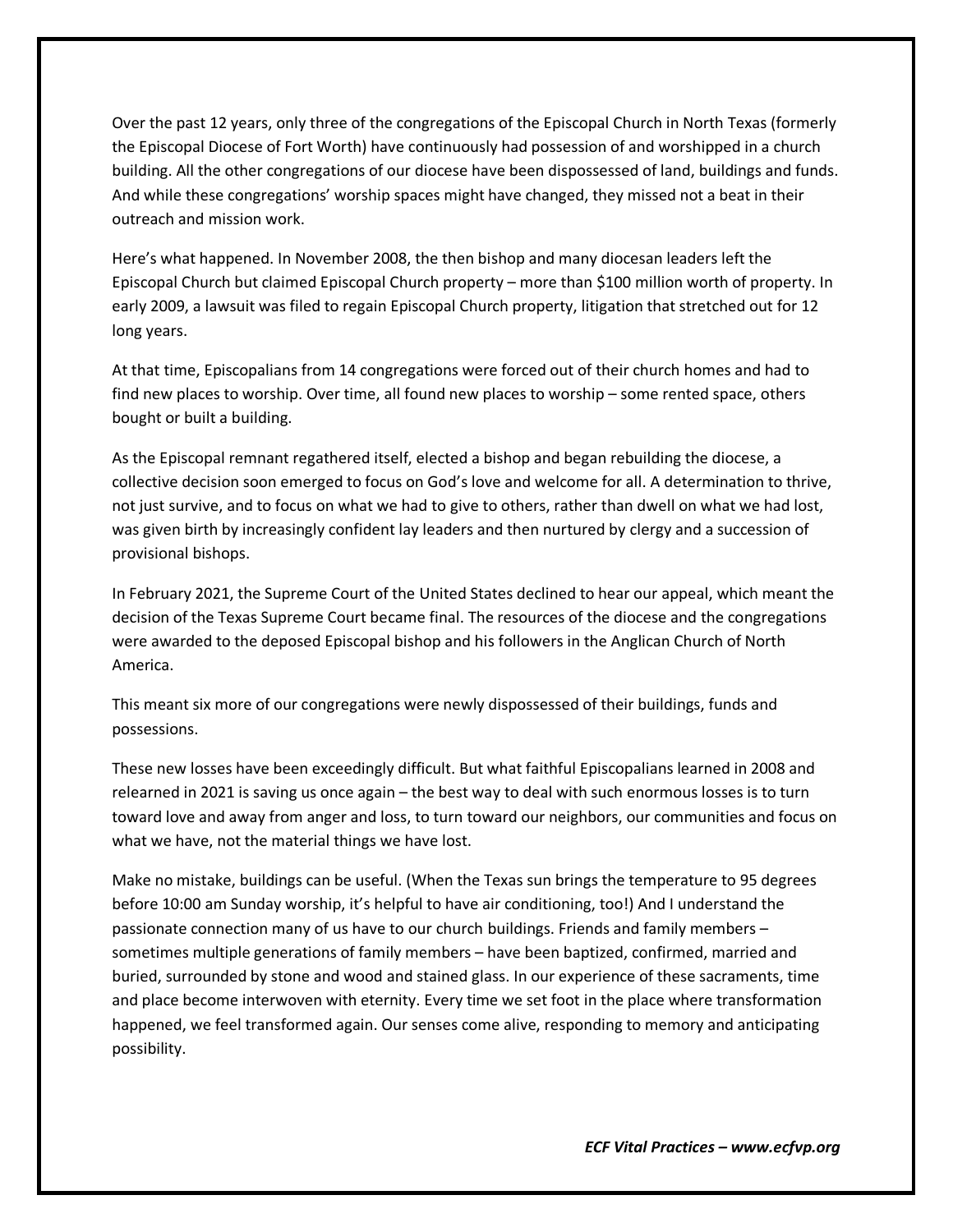The buildings which have housed our congregations did not come with a sense of the sacred built in. What sanctifies any space is regular encounter with the presence and power of our loving, liberating, life-giving God.

Being forced out of their buildings has given congregations the opportunity to discern what kind of buildings they need *now* for the ministries to which they are currently called. Some congregations have built or purchased a church building that looks quite traditional and is used primarily for worship. Other congregations are worshipping in a store-front, college classroom or school chapel. Still other congregations are nesting in with a congregation of another denomination, using their facilities on a temporary or more permanent basis. And in every case, the worship itself – no matter what building it takes place in – forms and feeds the love out of which their successful and varied outreach ministries grow.

Our congregations have continued the mission and ministries to which they are called without missing a beat. The 4Saints Episcopal Food Pantry, a joint ministry of five of our congregations, continued serving clients in the neighborhood without missing a day of service. All Saints', Fort Worth, shifted the site of their Sunday worship services to a local Episcopal school without missing a Sunday. St. Christopher, Fort Worth, ramped up their ongoing Laundry Love ministry, and St. Mary's, Hillsboro, did the same with their food ministry to local schools.

New people continue to find us, drawn by the consistent message of unconditional love  $-$  a very countercultural message in this part of the world, dominated by messages of judgment and exclusion.

This, then, is what has allowed the congregations and ministries of the Episcopal Church in North Texas to thrive in spite of the loss of beloved buildings – an understanding that the church is primarily constructed of relationships, not bricks and mortar, that *the church is the people*.

When the Spirit of God is at work among us and God's people are present, we have everything we need: we *are* the Church.

*The Rev. Dr. Janet Waggoner is Canon to the Ordinary in the Episcopal Church in North Texas. She served on the Task Force for Church Planting and Congregational Redevelopment from 2015-2018 and as its Chair from 2018-2021. She enjoys quilting, hiking, writing and photography; she is the mother of two teenagers.*

#### **Resources:**

- [The Art of Organizing,](https://www.ecfvp.org/vestry-papers/article/828/the-art-of-organizing) by Francisco Garcia, Vestry Papers, March 2020
- [The Church Goes to Virtual Burning Man,](https://www.ecfvp.org/vestry-papers/article/910/the-church-goes-to-virtual-burning-man) by Brian Baker, Vestry Papers, March 2021
- [A New Gathering for Asian Pacific American Spirituality,](https://www.ecfvp.org/vestry-papers/article/918/a-new-gathering-for-asian-pacific-american-spirituality) by Yein Kim, Vestry Papers, March 2021
- [Bible & Brew,](https://www.ecfvp.org/vestry-papers/article/909/bible-brew) by Landon Moore, Vestry Papers, March 2021